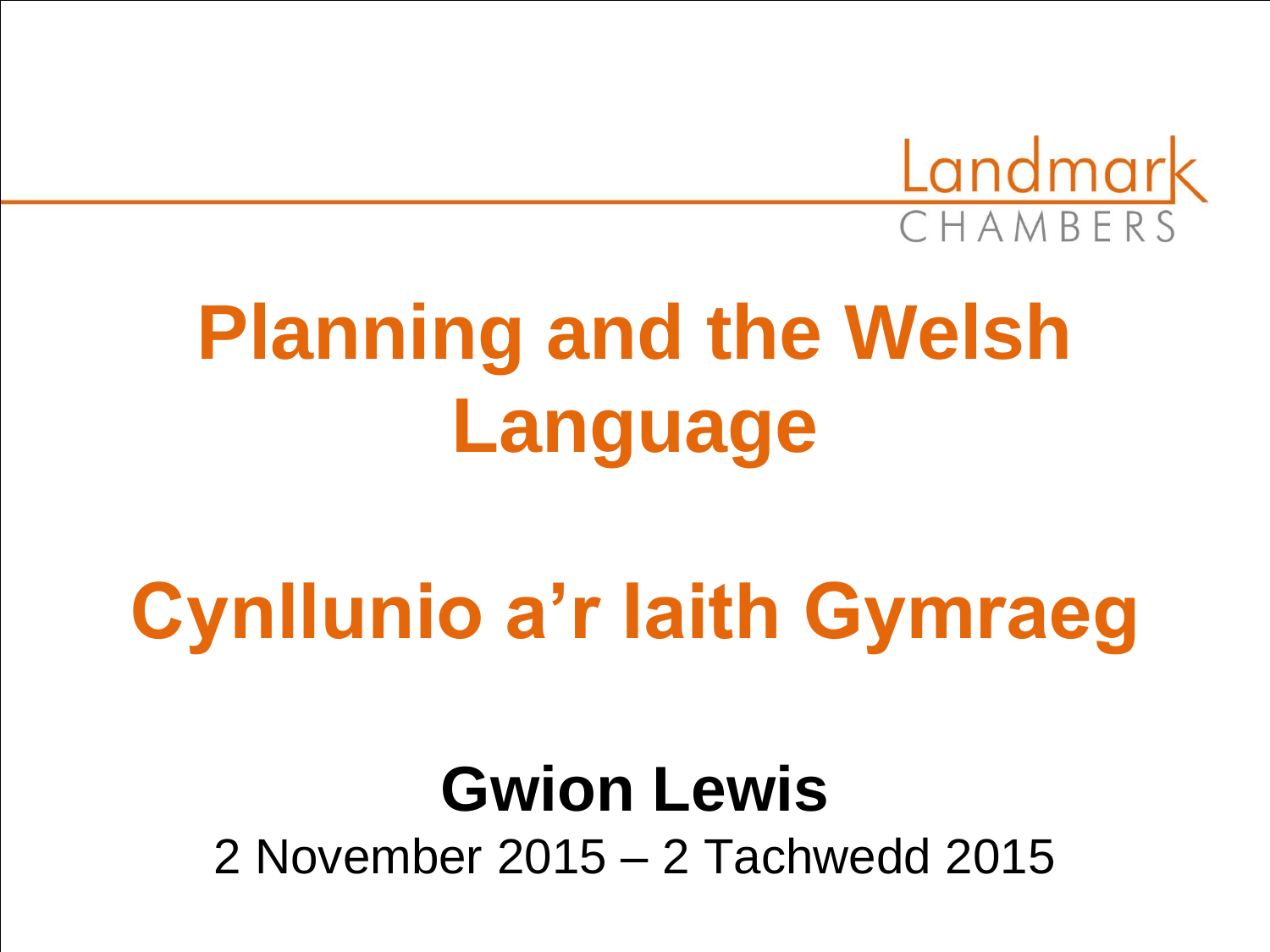- Provide an overview of relevant law, policy and guidance relating to planning and the Welsh language
- Assess the significance of the 2015 (Wales) Act confirming that impact on the Welsh language is a material planning consideration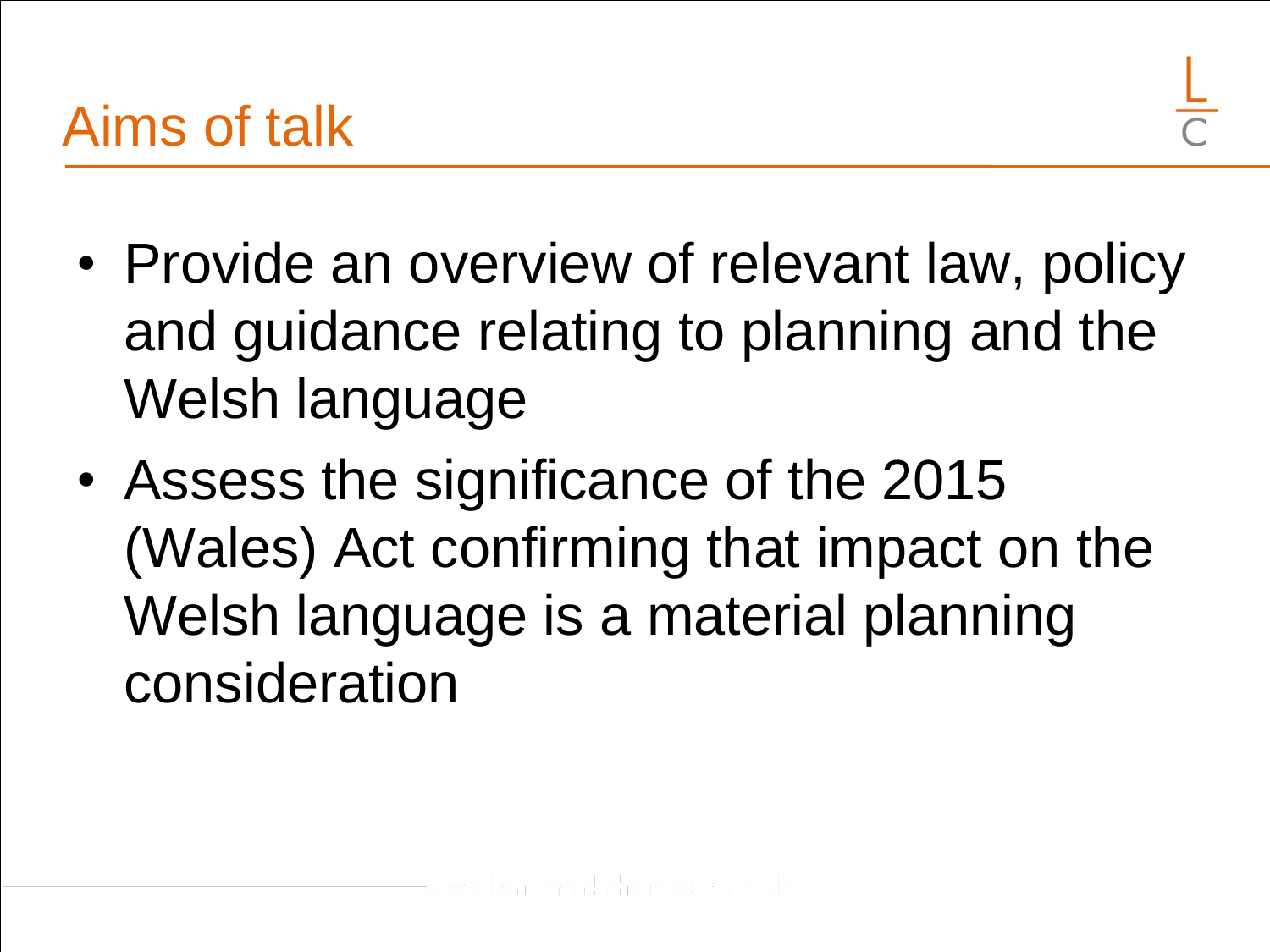### Welsh/Cymraeg: Basic facts

- 
- 19% of Wales' 3 million population speak Welsh fluently
- Substantial variations in proportions of Welsh speakers in different communities (varying from 6% to above 85%)
- Estimate: some 1,200 and 2,200 fluent Welsh speakers move out of Wales each year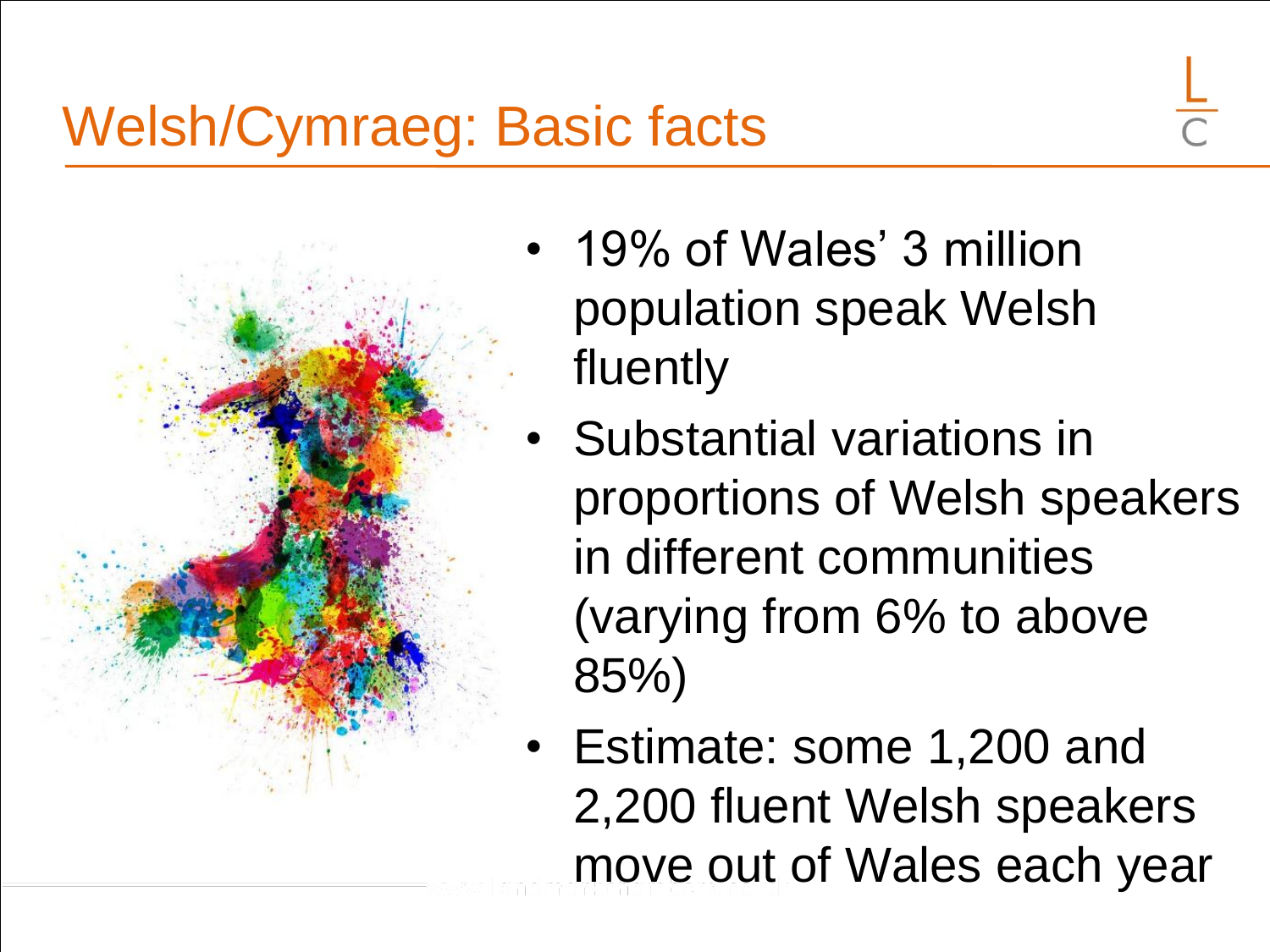- Section 31, Planning (Wales) Act 2015
- Amends section 70, TCPA 1990, in Wales to bring *"any considerations relating to the Welsh language, so far as material to the application"* within list of mandatory considerations (inc. dev plan) when determining a planning application
- Makes clear that impact on Welsh language can be material planning consideration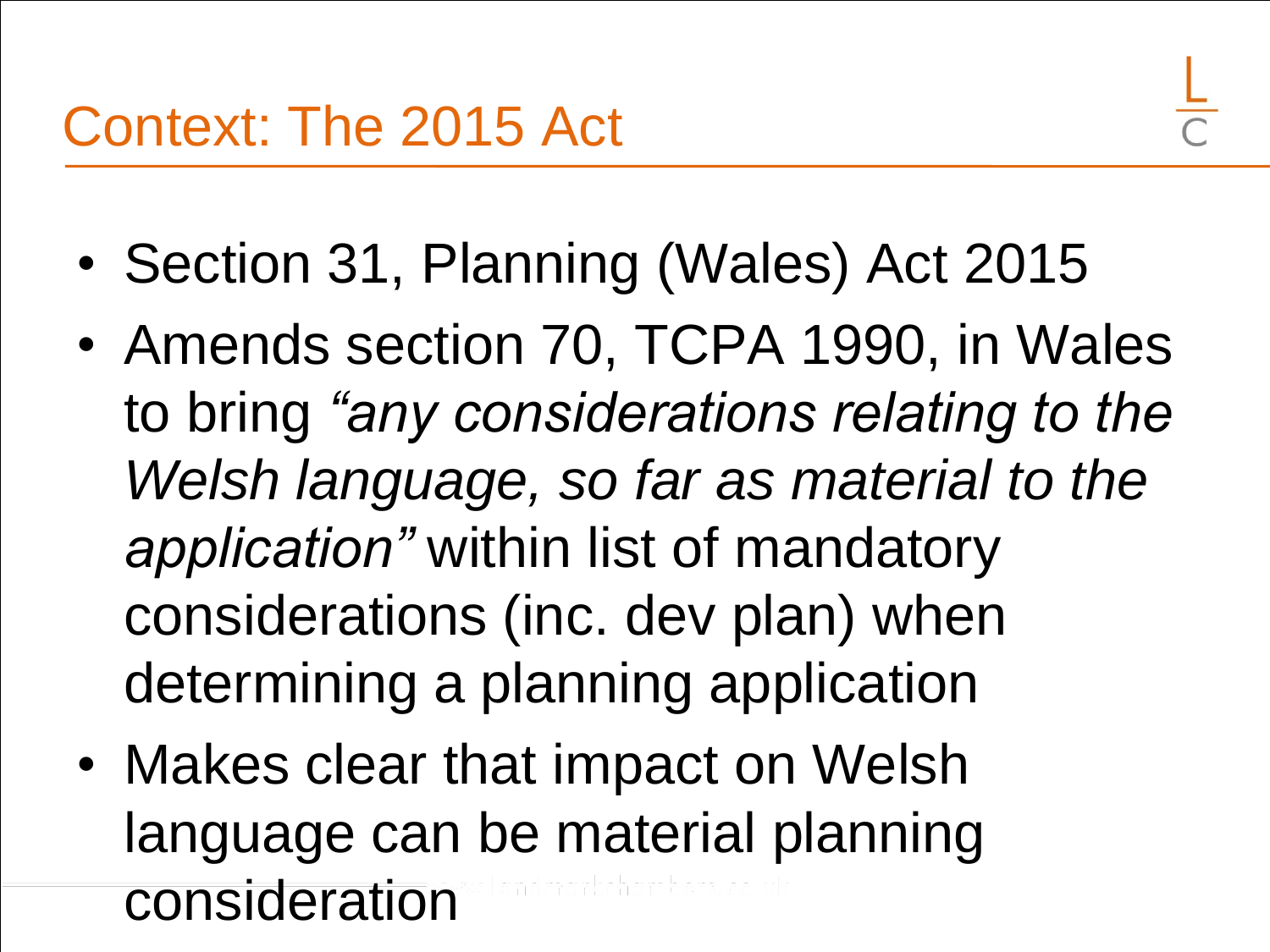- Late amendment during Stage 3 of the Bill
- Proposed by Lib Dem AM, William Powell, supported by:
	- Carl Sargeant AM (Labour, Minister for Natural Resources)
	- Llyr Gruffydd AM (Plaid Cymru)
	- Russell George AM (Conservative)

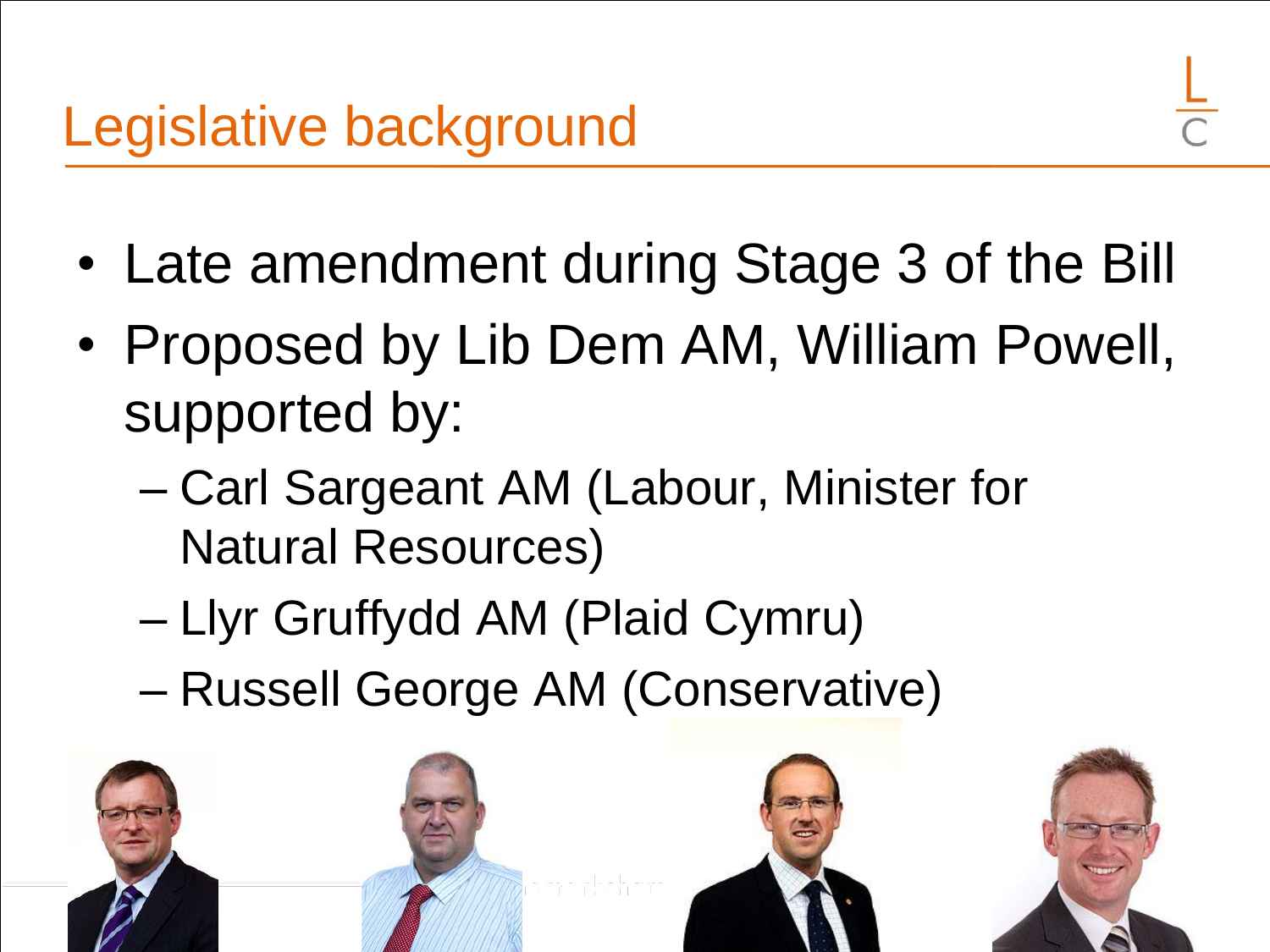- Main alternative proposal:
	- EIA-style Welsh language impact assessment ("WLIA")
	- Regulations to specify classes of "WLIAdevelopment" & process
	- Duty on LPA to screen for "significant impact" on Welsh language
	- Empowering Welsh Language Commissioner to review "adequacy and effectiveness" of WLIAs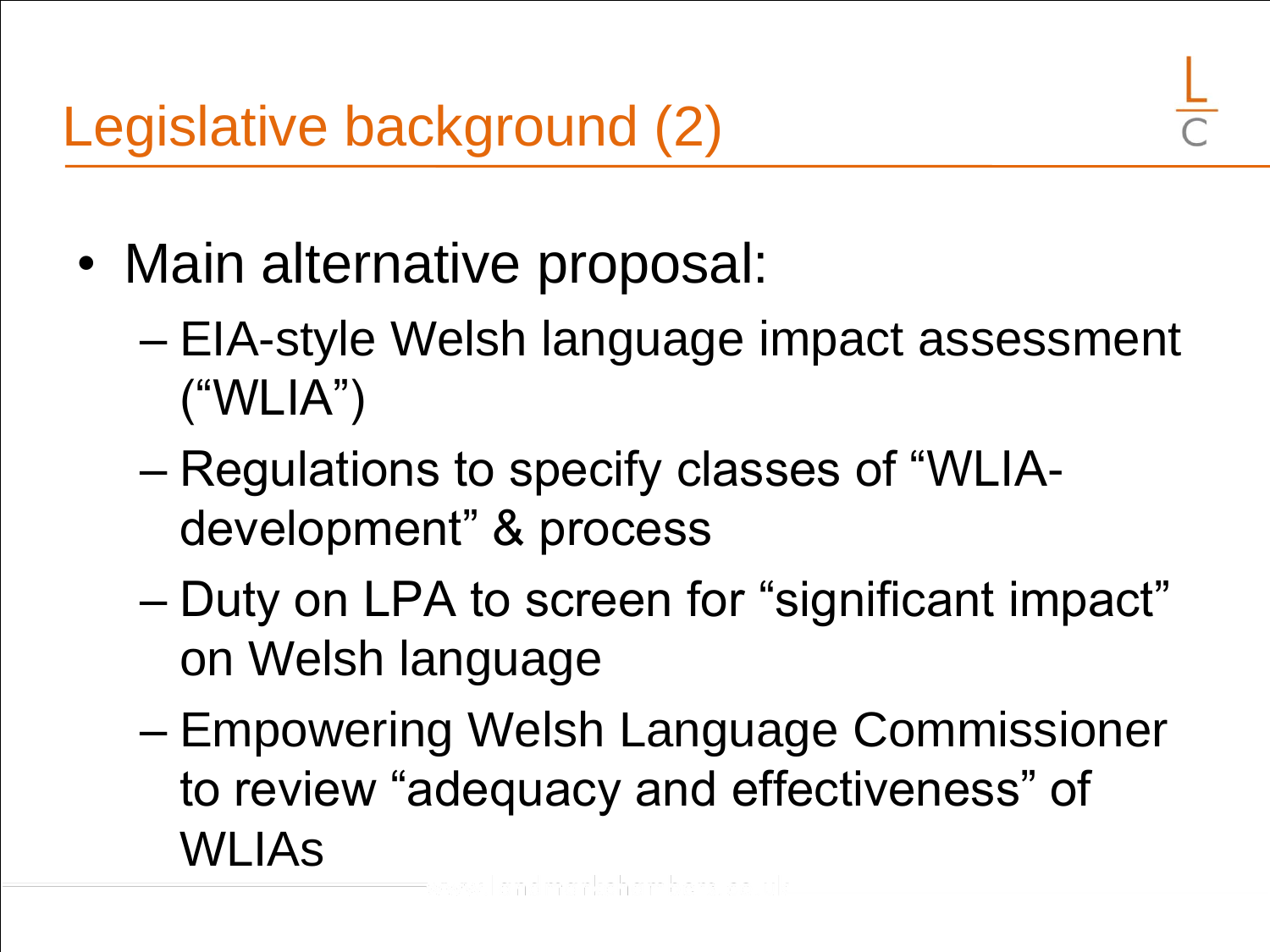- Welsh Language (Wales) Measure 2011
	- Recognized official status of Welsh (and English)
	- First set of "standards" include "policy-making standards"
	- "Policy-making standards" require organizations to consider effect of their policy decisions on ability to Welsh
	- High-level
	- Increasing concern about complexity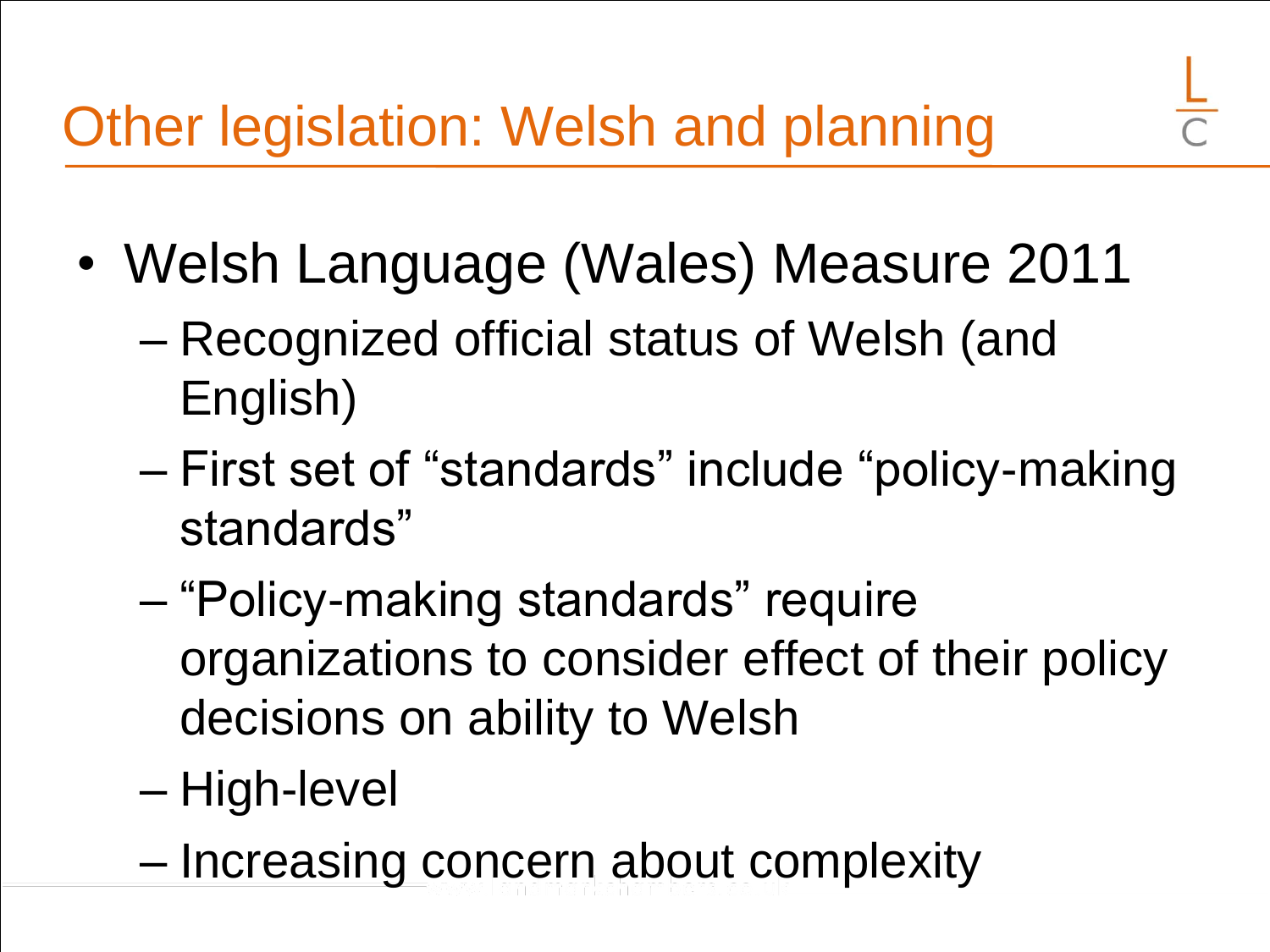- Well-Being of Future Generations (Wales) Act 2015
- Royal Assent on 29 April 2015
- Sets high-level, long term well-being "goals"
- One goal: "Wales of vibrant culture and thriving Welsh language" (s. 4, not yet in force)
- Description of that goal: "A society that promotes and protects culture, heritage and the Welsh language…"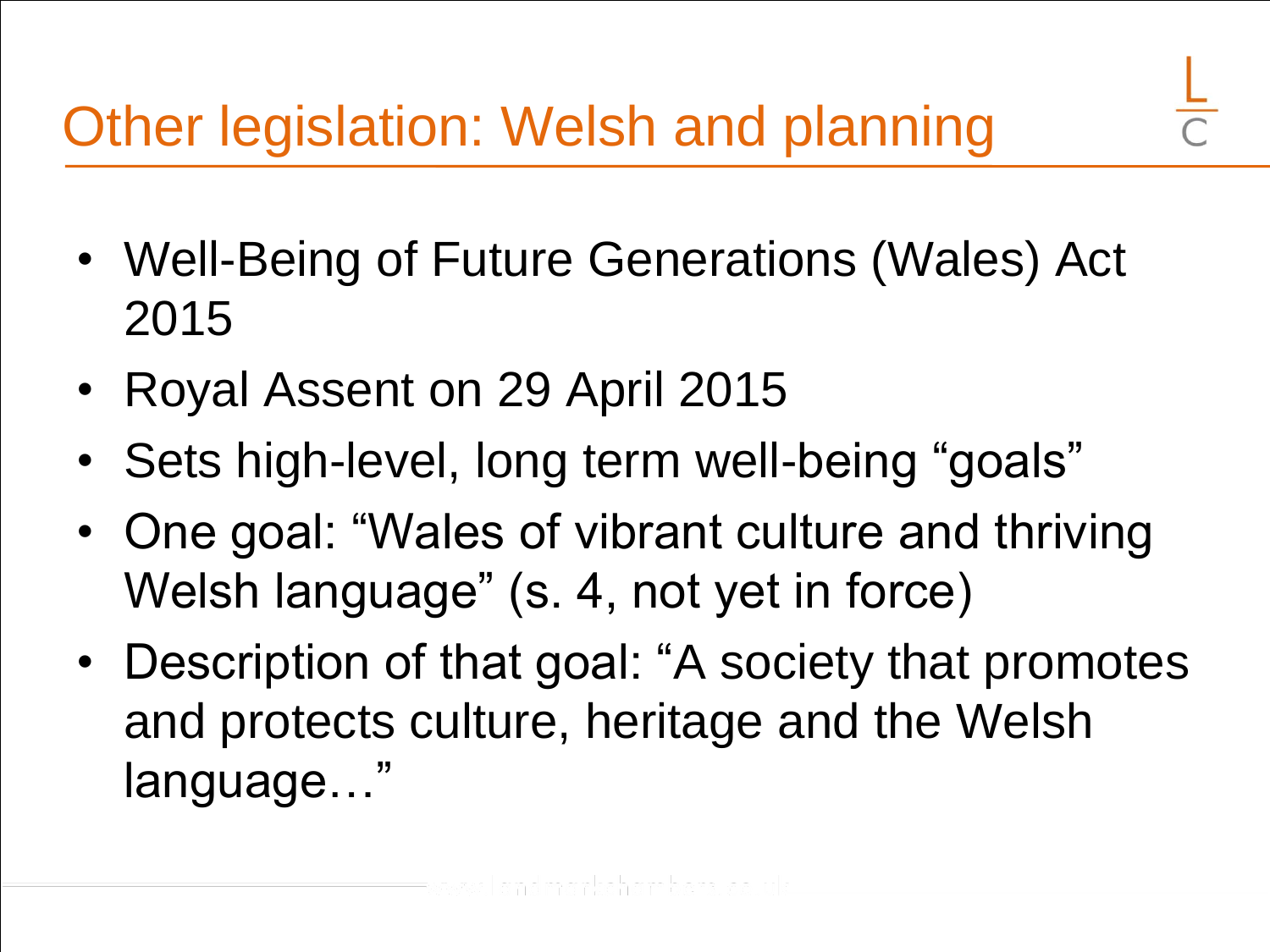- Wales Spatial Plan (2008 update);
- Planning Policy Wales (PPW) (7th ed., 2014)
- Technical Advice Note (Wales) 20 (October 2013)
- Technical Advice Note (Wales) 20 Practice Guidance (June 2014)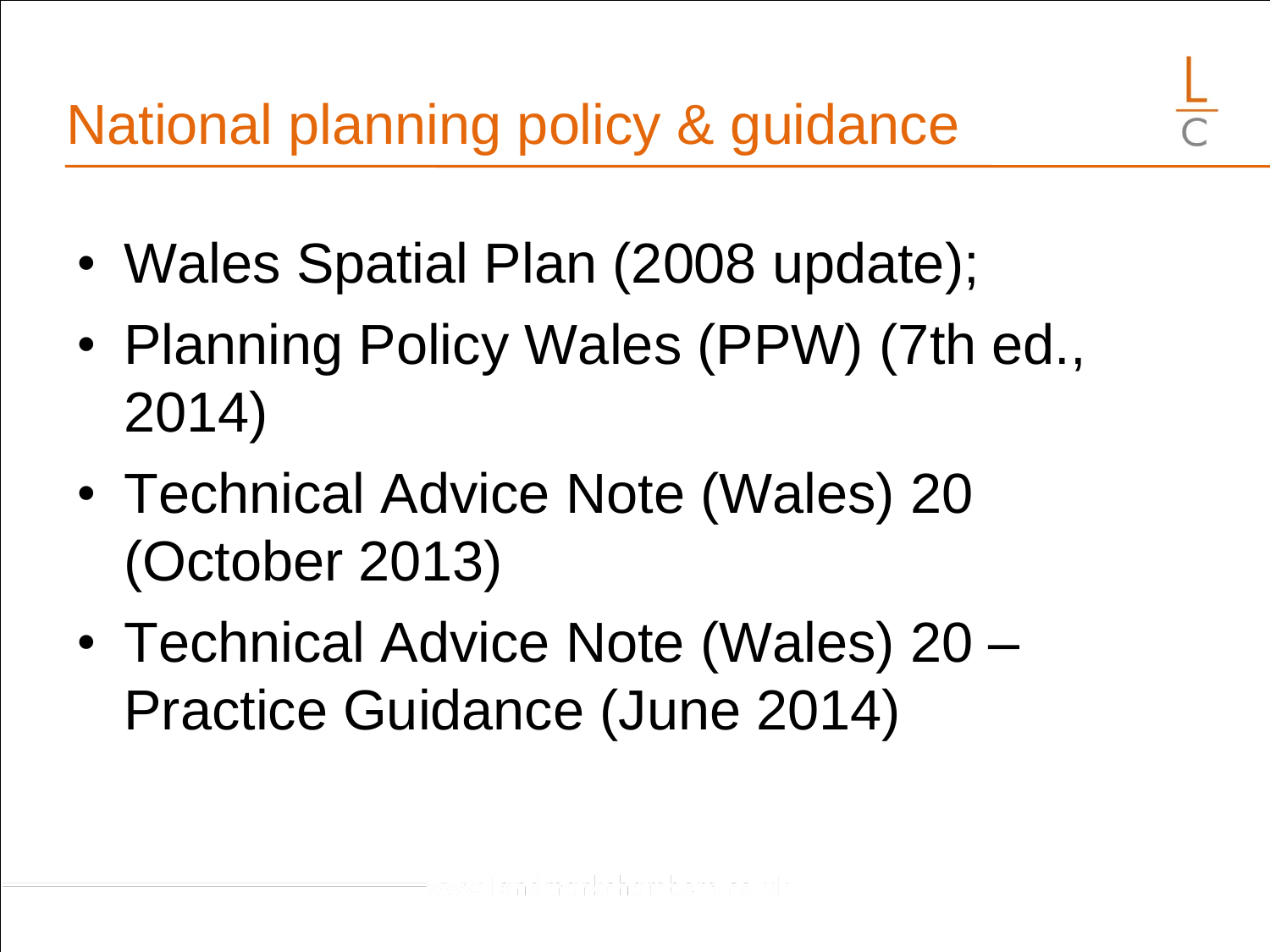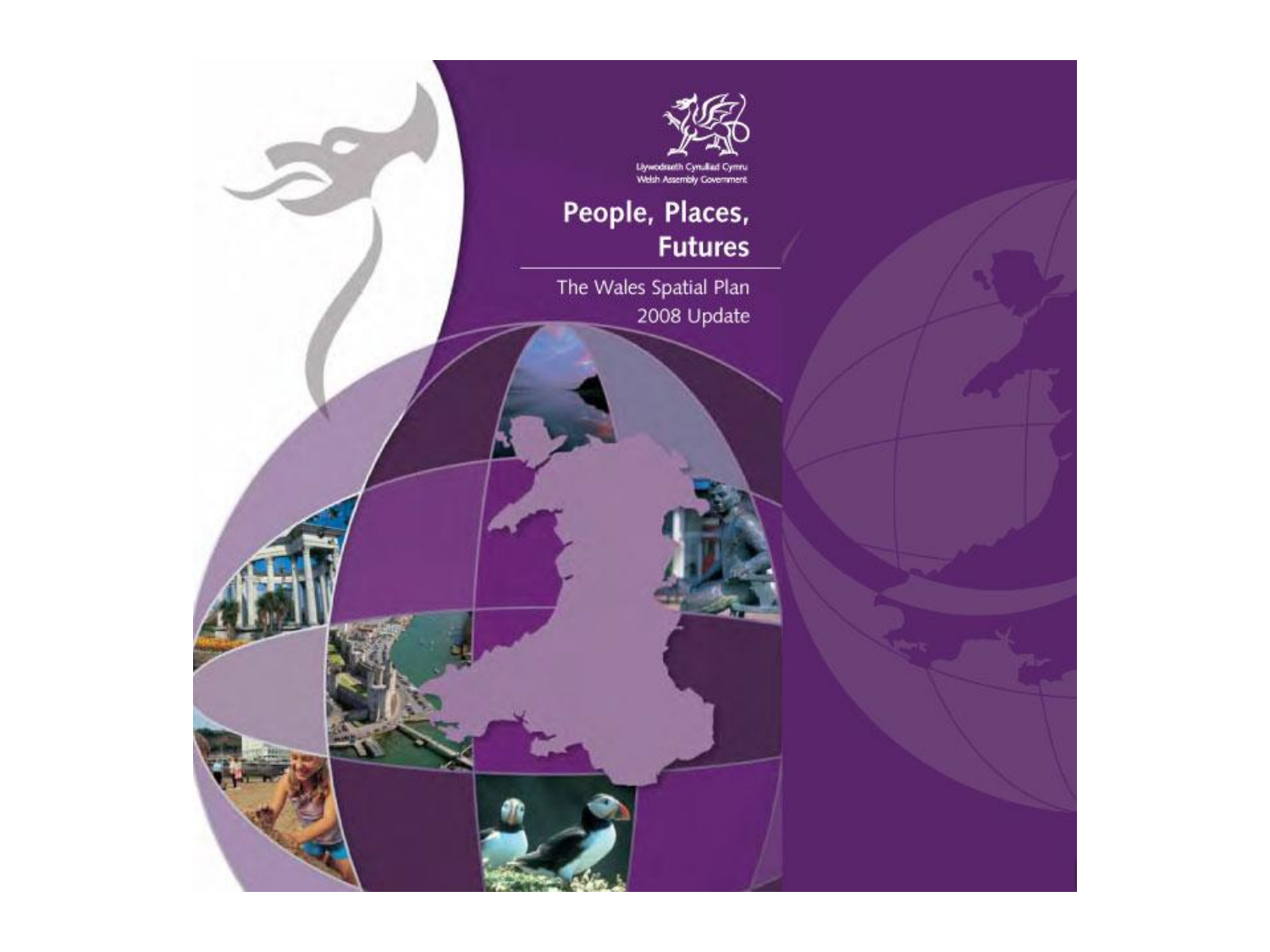#### Wales Spatial Plan: North-West Wales



**Vision**: *"A high quality natural and physical environment supporting a cultural and knowledgebased economy that will help the area to maintain and enhance its distinctive character, retain and attract back young people and sustain the Welsh language."*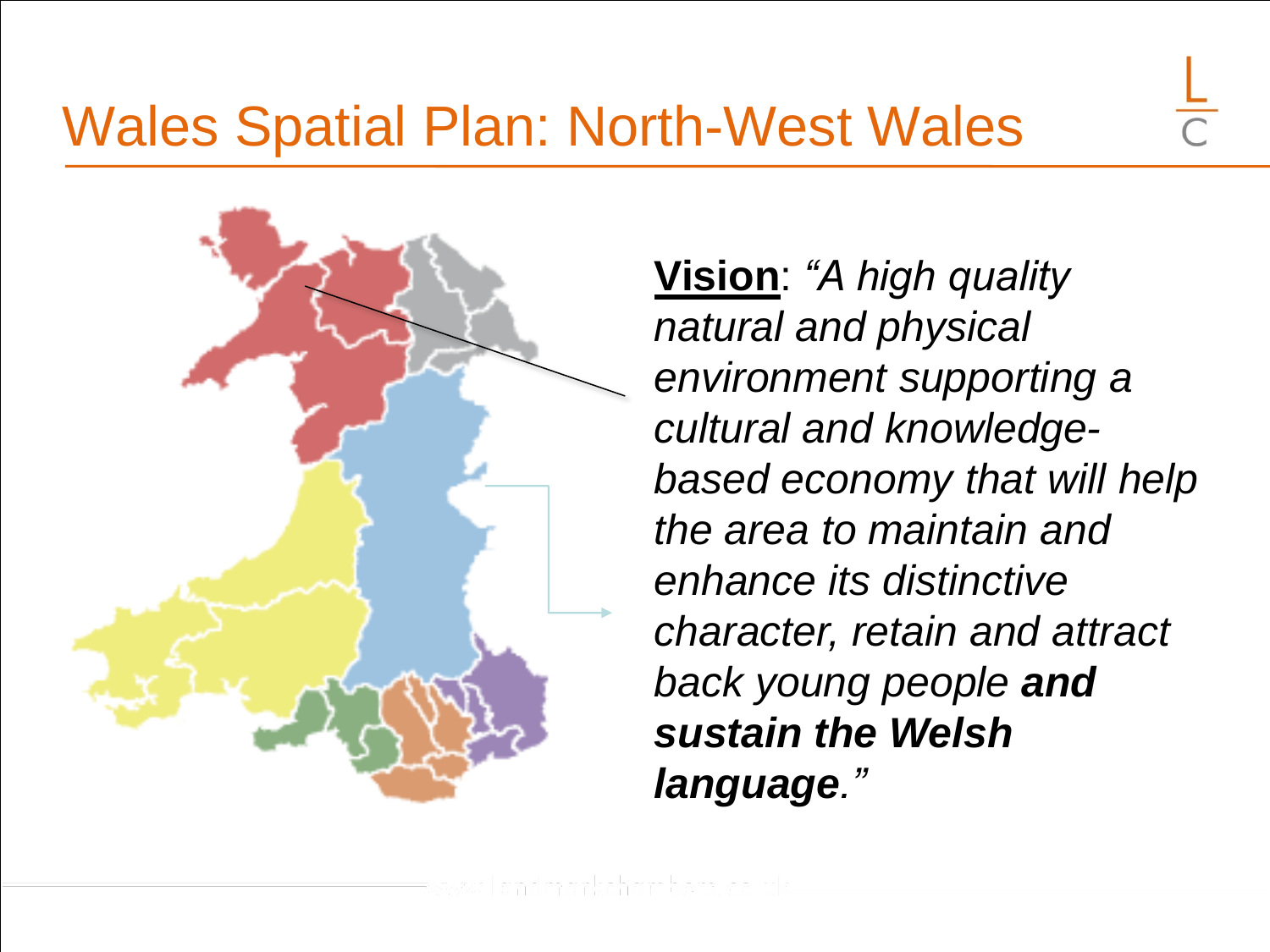**Vision:** *"A network of strong communities supported by a robust, sustainable, diverse high value-adding economy underpinned by the Area's unique environment, maritime access and internationally important energy and tourism opportunities."*

No reference to language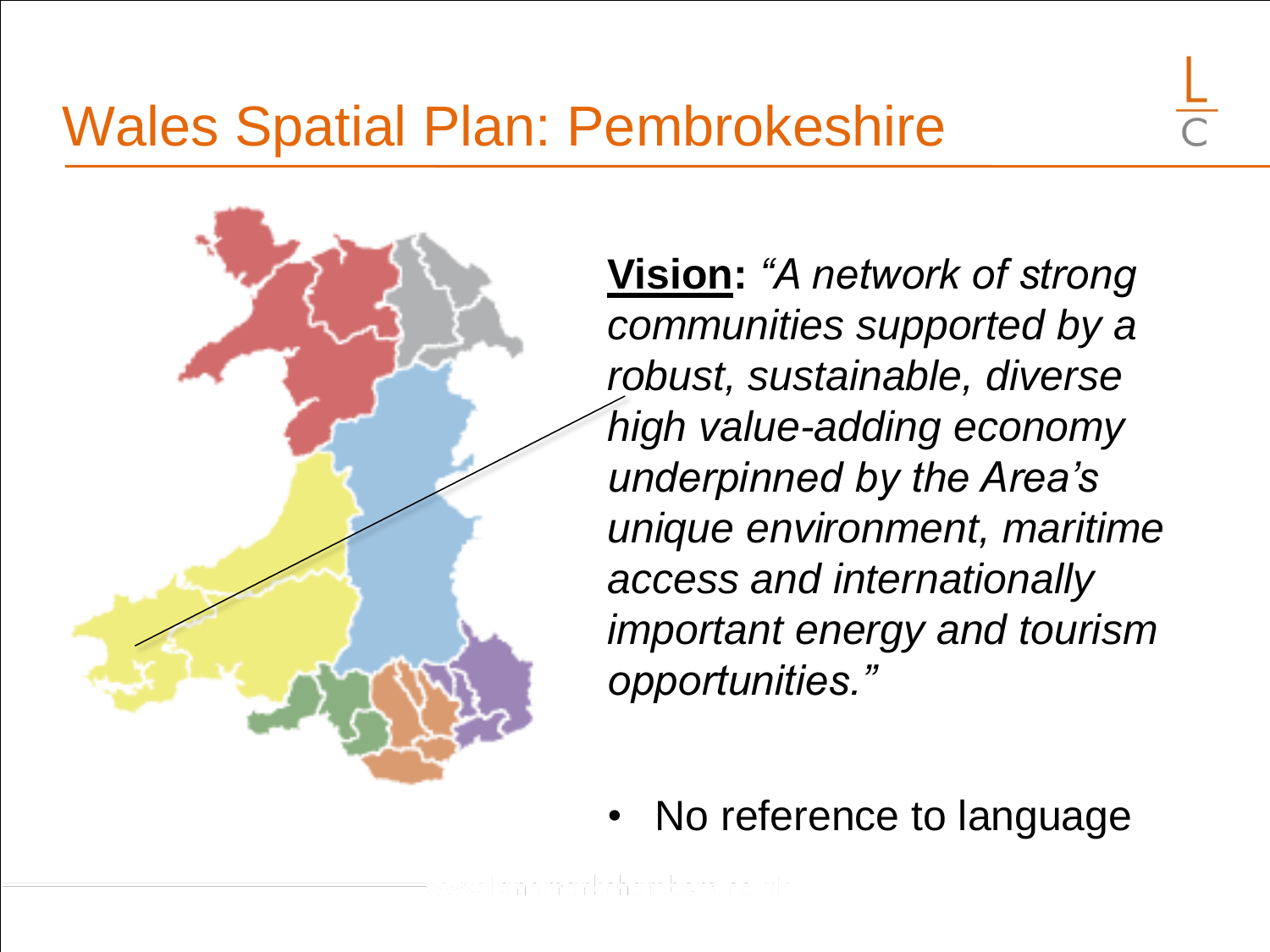#### Wales Spatial Plan: Pembrokeshire

*18.34 Language is a special part of the culture of the area, for example the Welsh language in north Pembrokeshire and western Carmarthenshire. Maintaining a distinctive culture is dependent upon a dynamic, sustainable economy. [...]*

*18.35 Attracting newcomers to the Area, whether this is returning former residents or new migrants, is critical both to its economic future and to the establishment of sustainable communities. The challenge is to support newcomers to understand the communities they have become part of and how they can play their full part..."*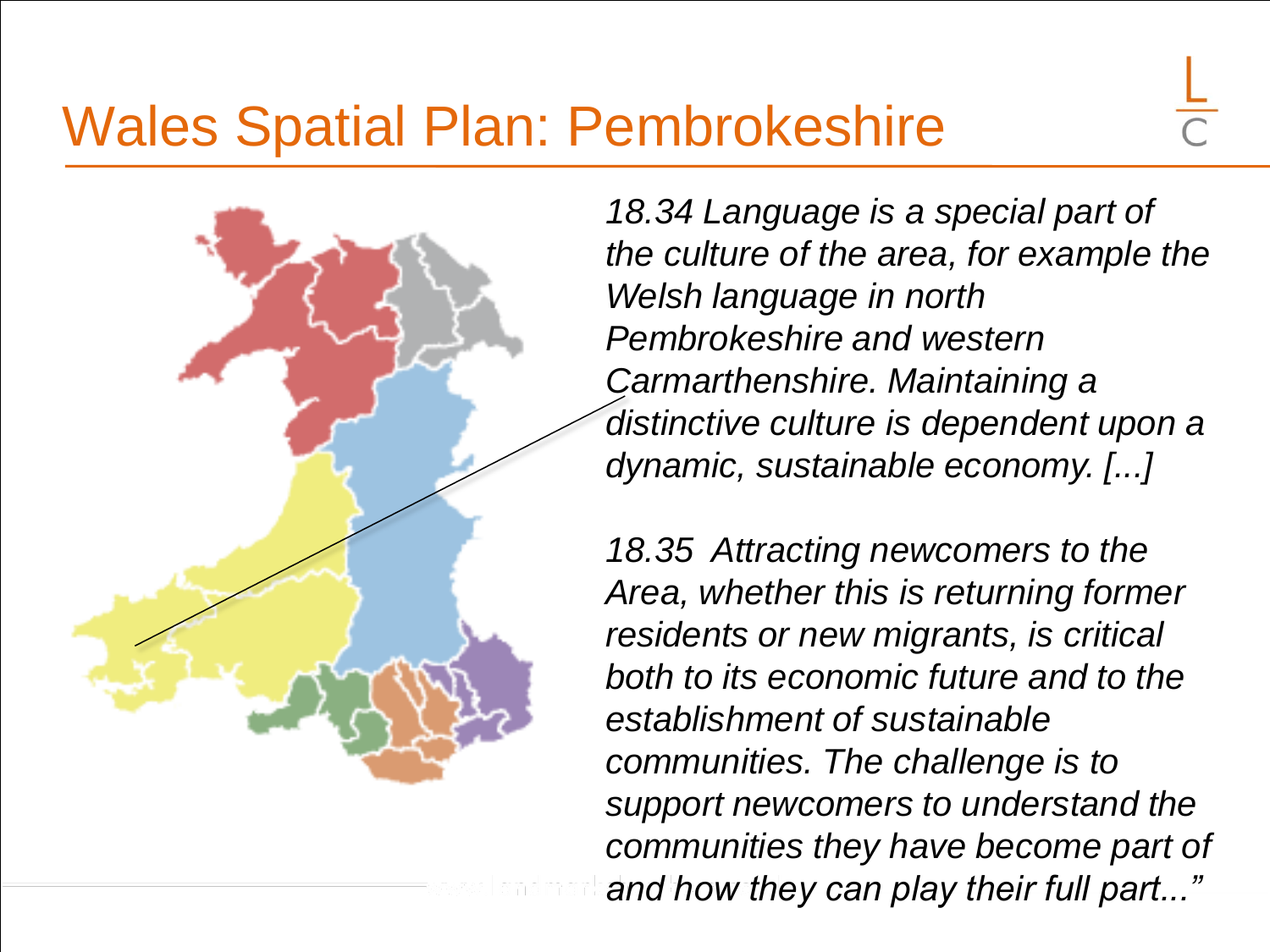

Editor 7<br>July 2014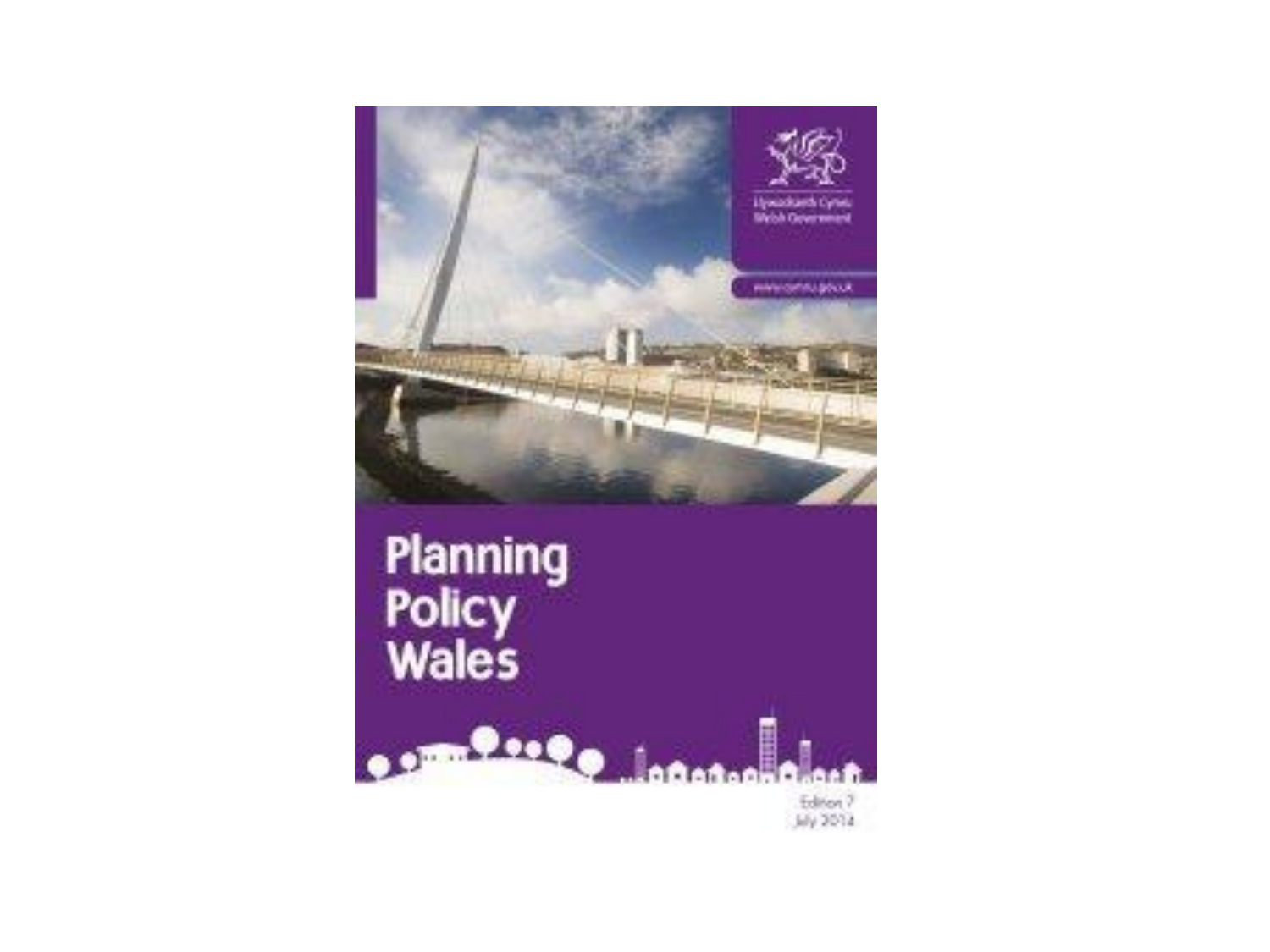- Chapter 4, Planning for **Sustainability**
- Relevant section section 4.13
- Only 3 paragraphs of policy, amongst the most carefully drafted sections of the generally discursive PPW
- Requires some de-coding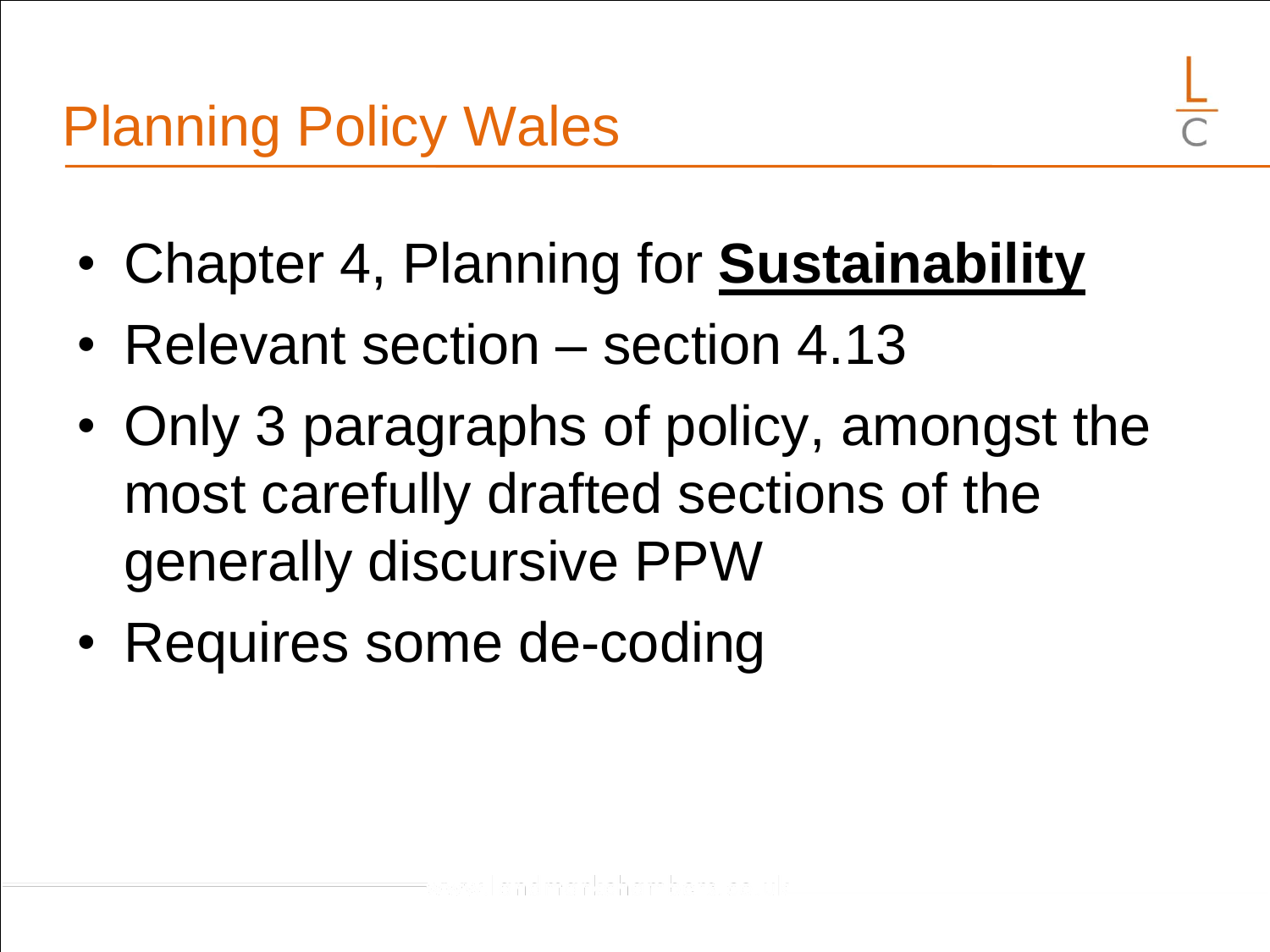

*"4.13.1. The Welsh language is part of the social and cultural fabric of Wales. The Welsh Government is committed to ensuring that the Welsh language is supported and encouraged to flourish as a language of many communities all over Wales. [...]"*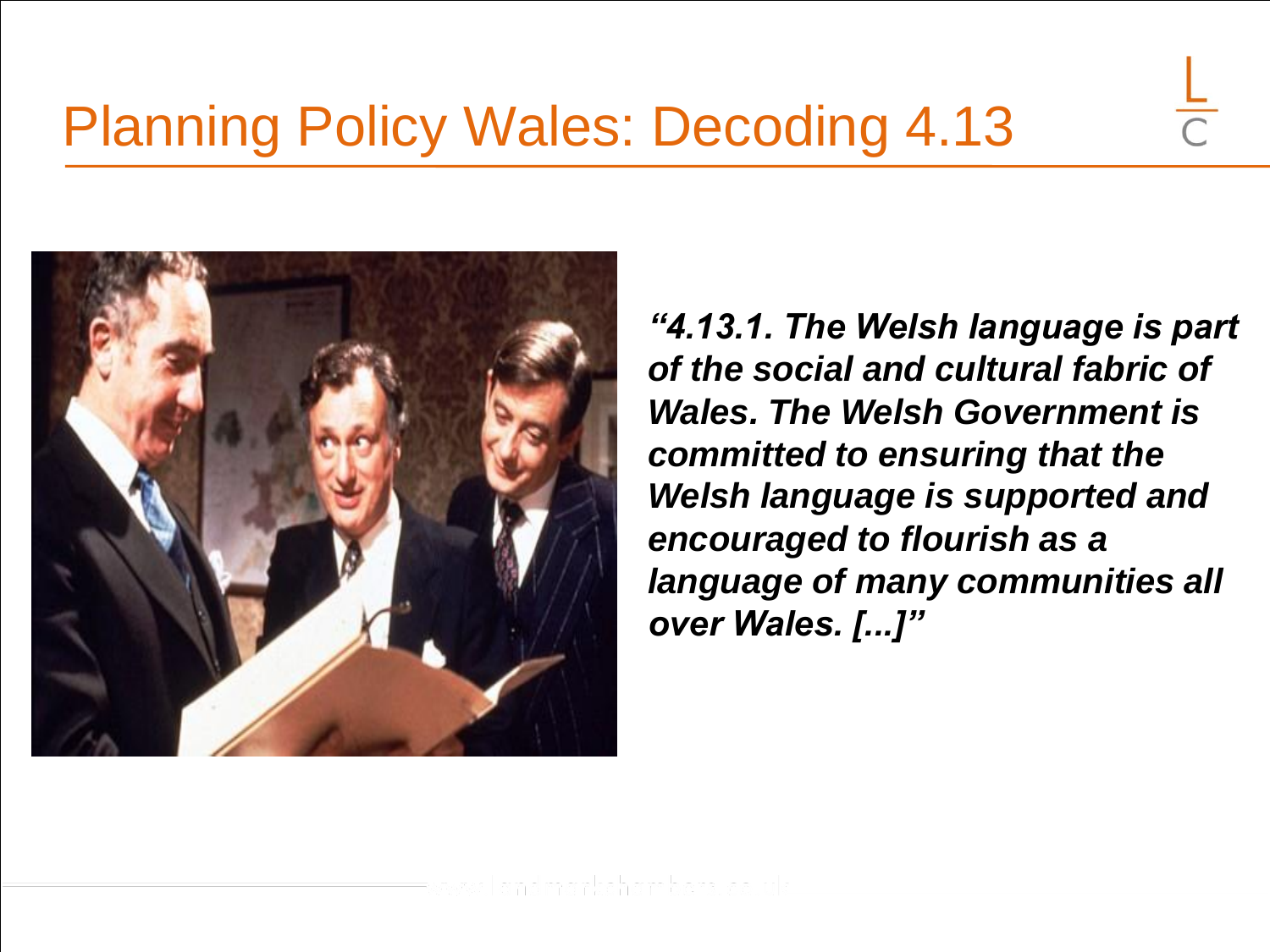

The Welsh language is important. We want it to survive and become stronger in the parts of Wales where it is widely spoken, but we accept that there are some parts of Wales where Welsh is not widely spoken and we need to be realistic about that.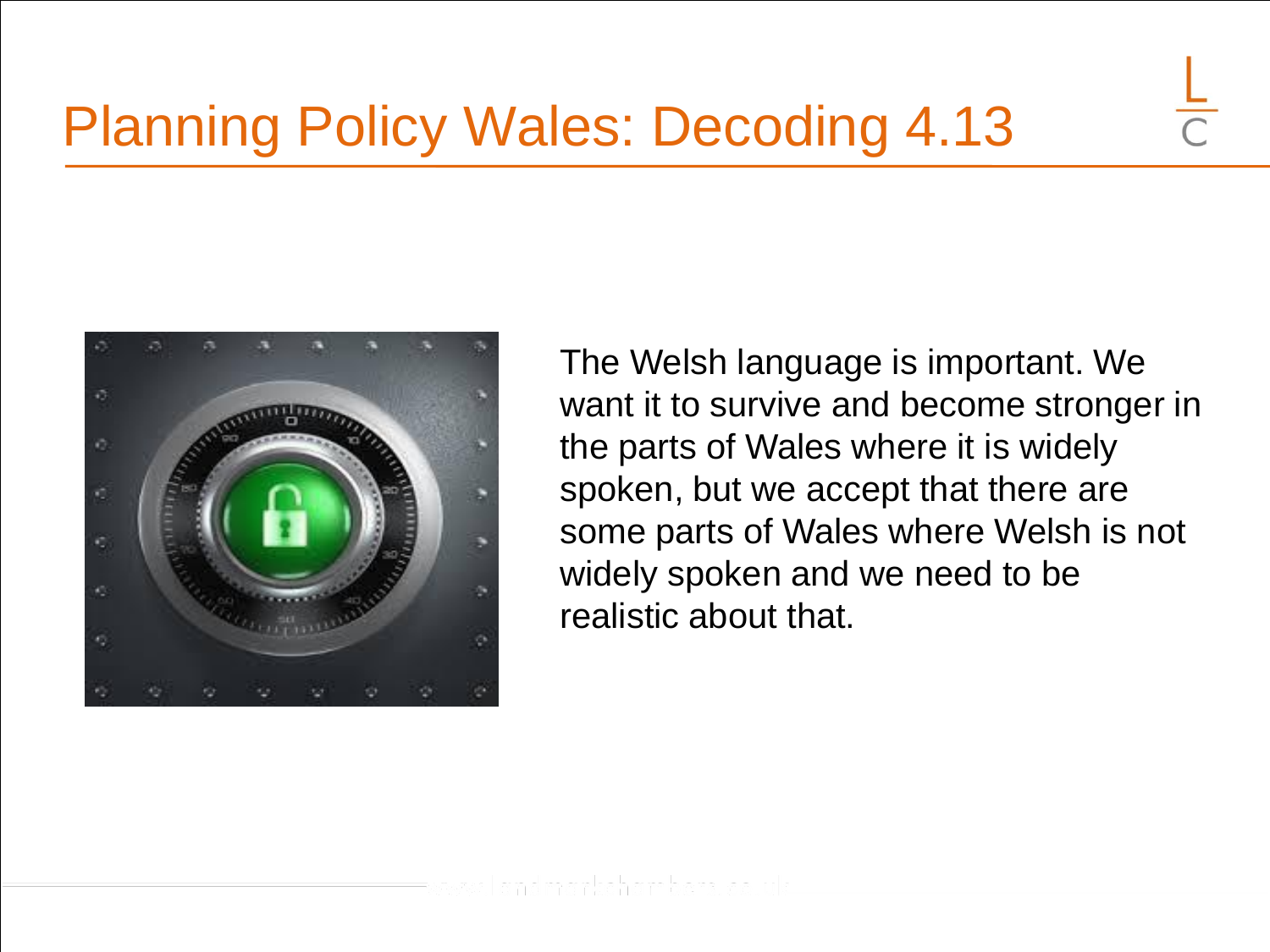

*"4.13.1. [...] The future well-being of the language across the whole of Wales will depend upon a wide range of factors, particularly education, demographic change, community activities and a sound economic base to maintain thriving sustainable communities. The land use planning system should also take account of the needs and interests of the Welsh language and in so doing can contribute to its well-being."*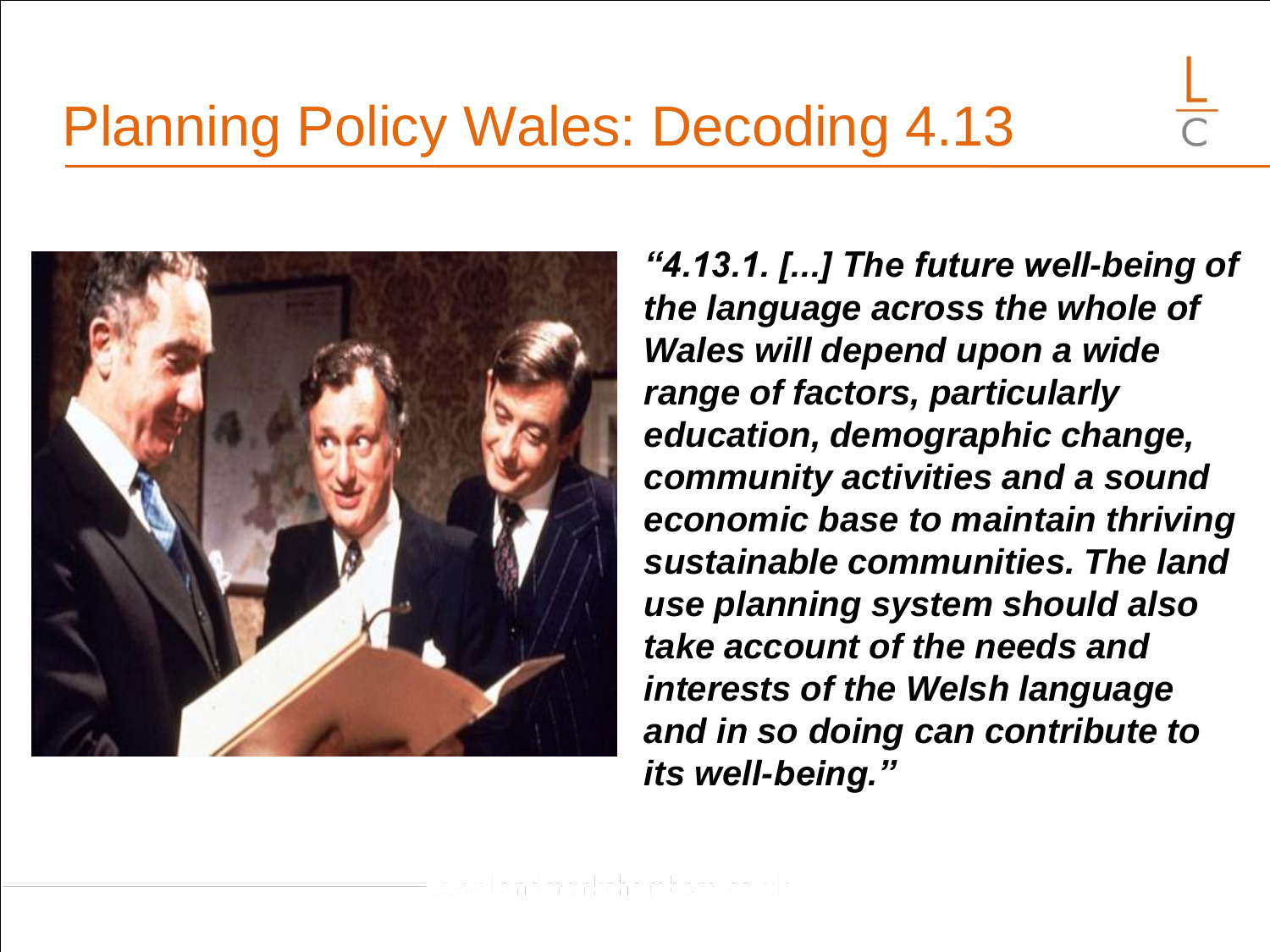

The future of the Welsh language turns heavily on whether the Welsh economy is strong enough to keep educated and skilled Welsh-speakers in Wales. There is a limit to what the planning system can do to promote the language in the face of these changes, but it should do what it can to support it.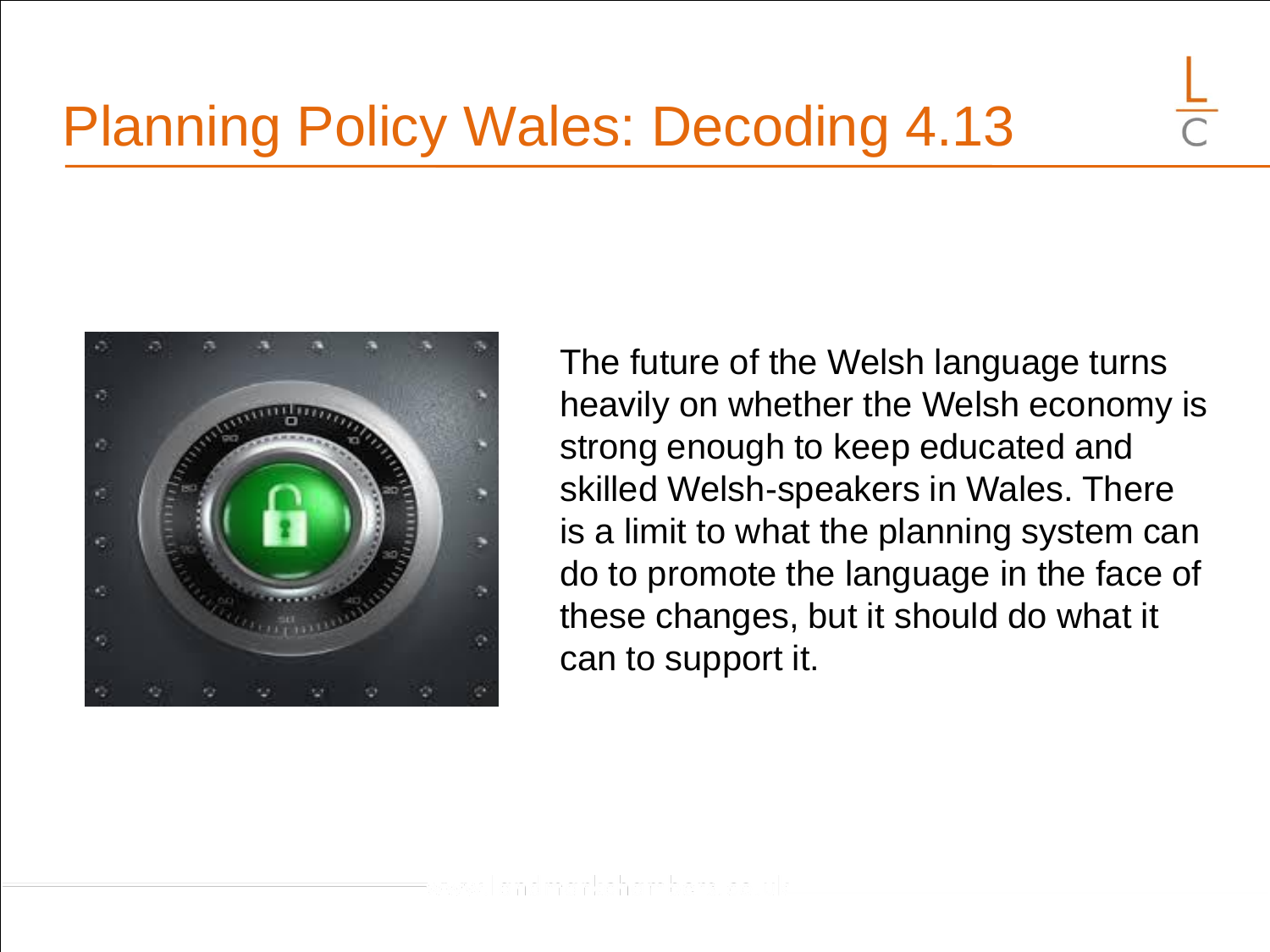

*"4.13.2 [...] All local planning authorities should consider whether they have communities where the use of the Welsh language is part of the social fabric, and where this is so it is appropriate that this be taken into account in the formulation of land use policies."*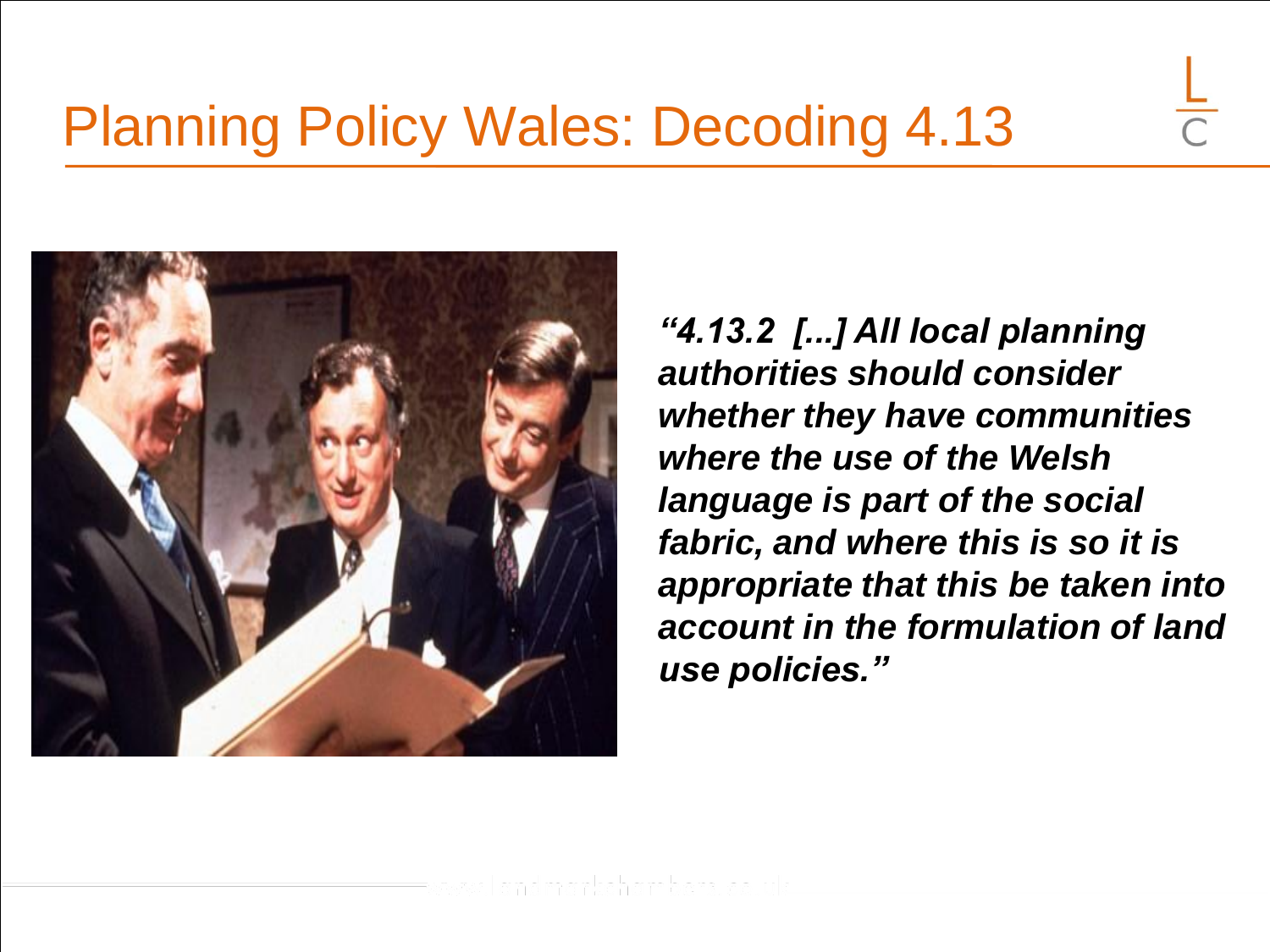

It is for local authorities, not the Welsh Government, to decide how much of a priority to give to the Welsh language in their local planning policies, but generally speaking, the more widely it is spoken, the more the Welsh Government would expect it to be a priority. If the local authority does not have a significant Welsh-speaking community, it is not required to have planning policies which seek to promote the language.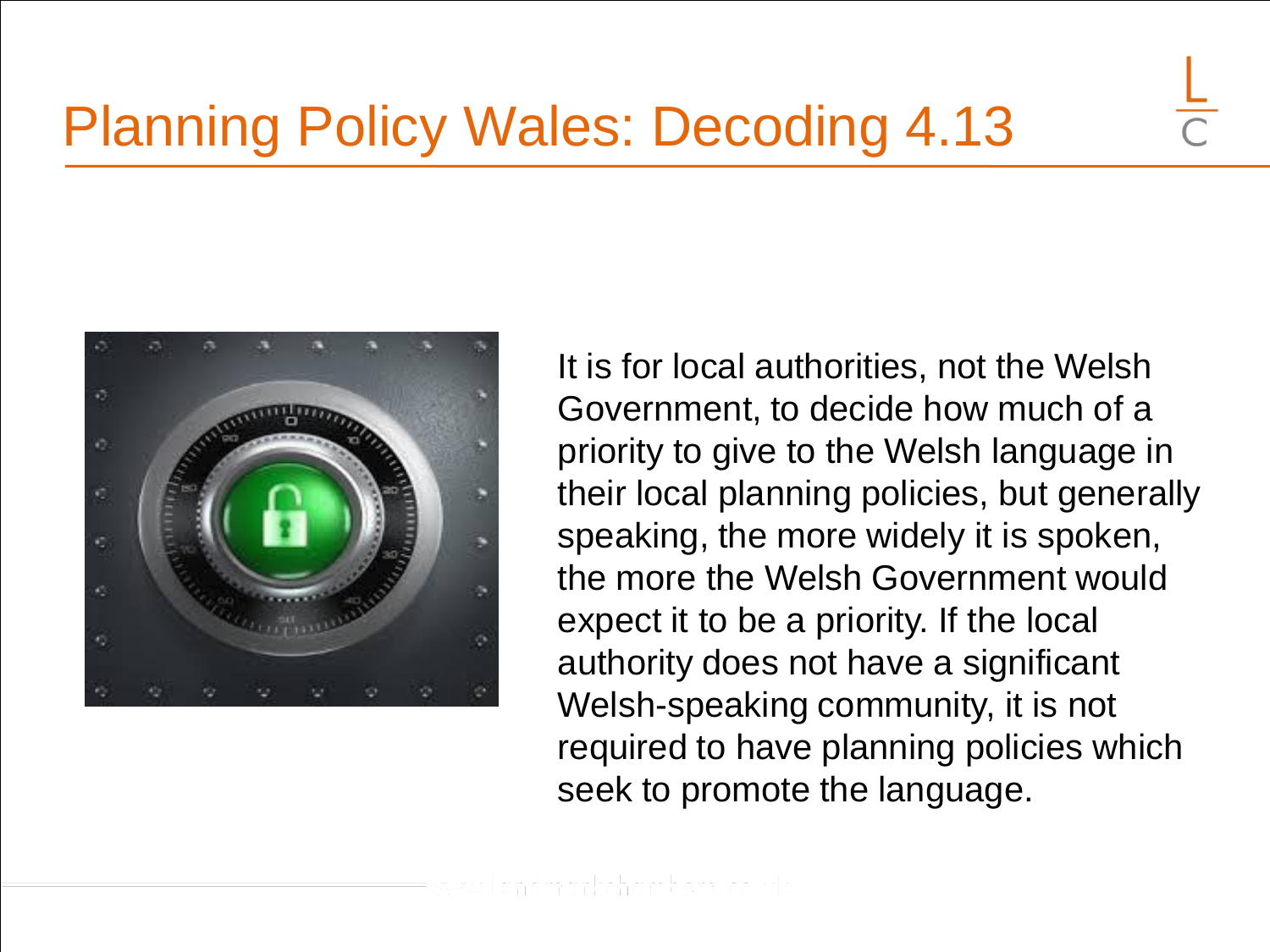

*"4.13.3 It should be the aim of local planning authorities to provide for the broad distribution and phasing of housing development taking into account the ability of different areas and communities to accommodate the development without eroding the position of the Welsh language. Appropriate development plan policies about the broad scale, location and phasing of new development could assist in achieving this aim. Policies relating to affordable housing could also be of benefit. However, policies should not seek to introduce any element of discrimination between indivudals on the basis of their linguistic ability, and should not seek to control housing occupancy on linguistic grounds."*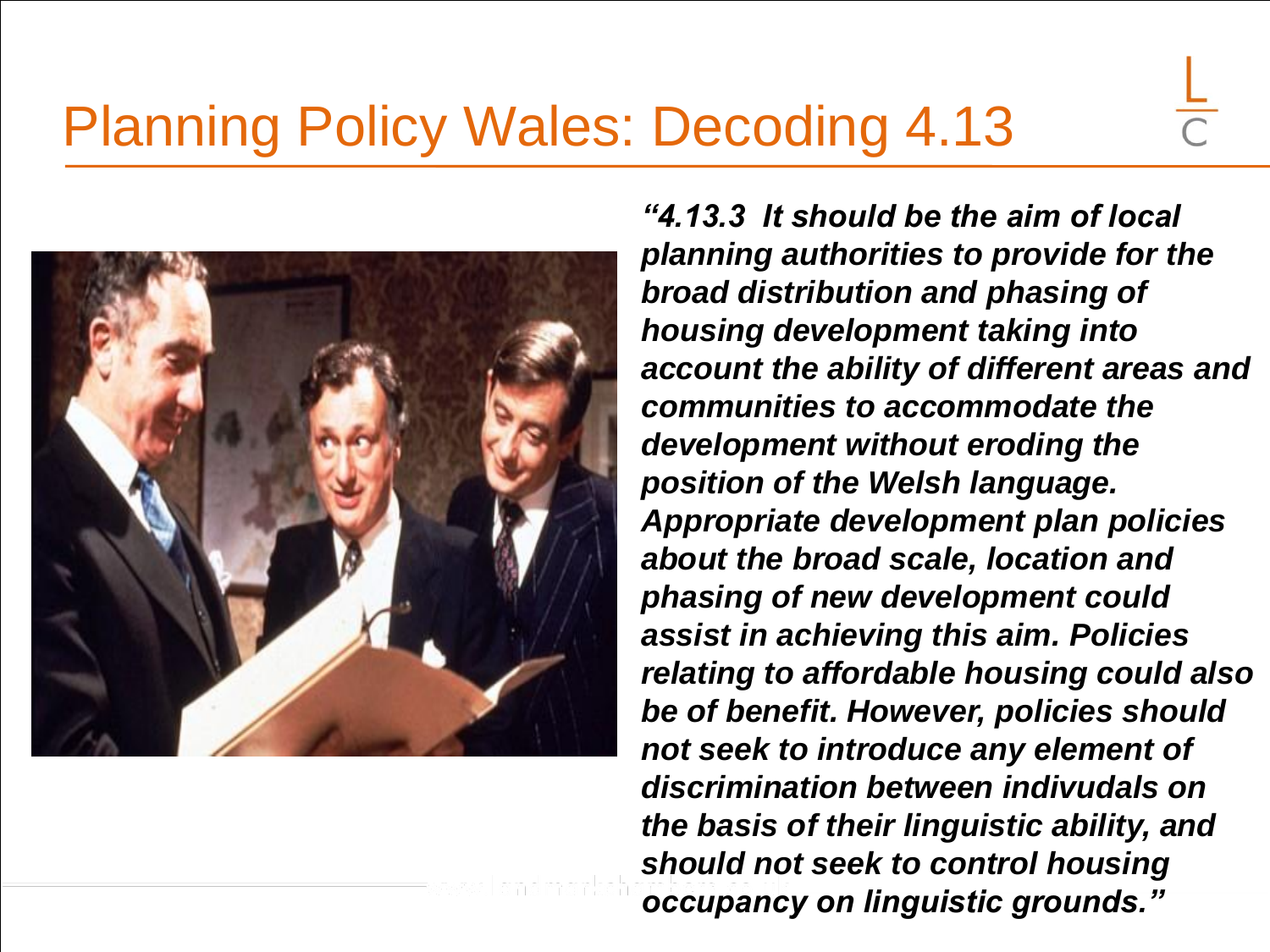

Local plans should seek to allocate new homes in such a way as not to make the Welsh language weaker. This could mean being robust about requiring compliance with affordable housing policy in areas where Welsh is widely spoken, so as to make homes affordable to local people. However, it would not be in the public interest (and almost certainly unlawful) to seek to create housing zones solely for Welshspeakers.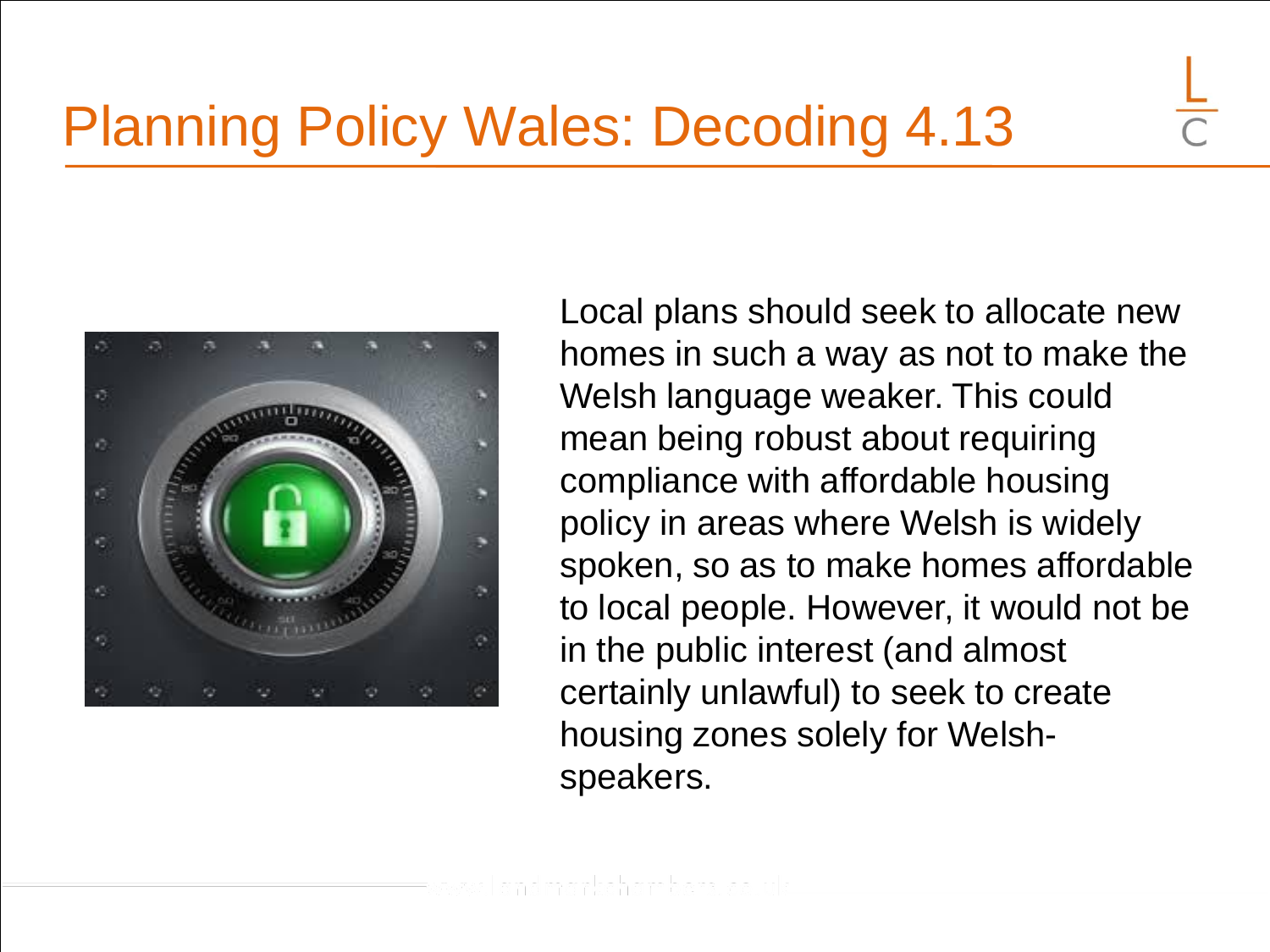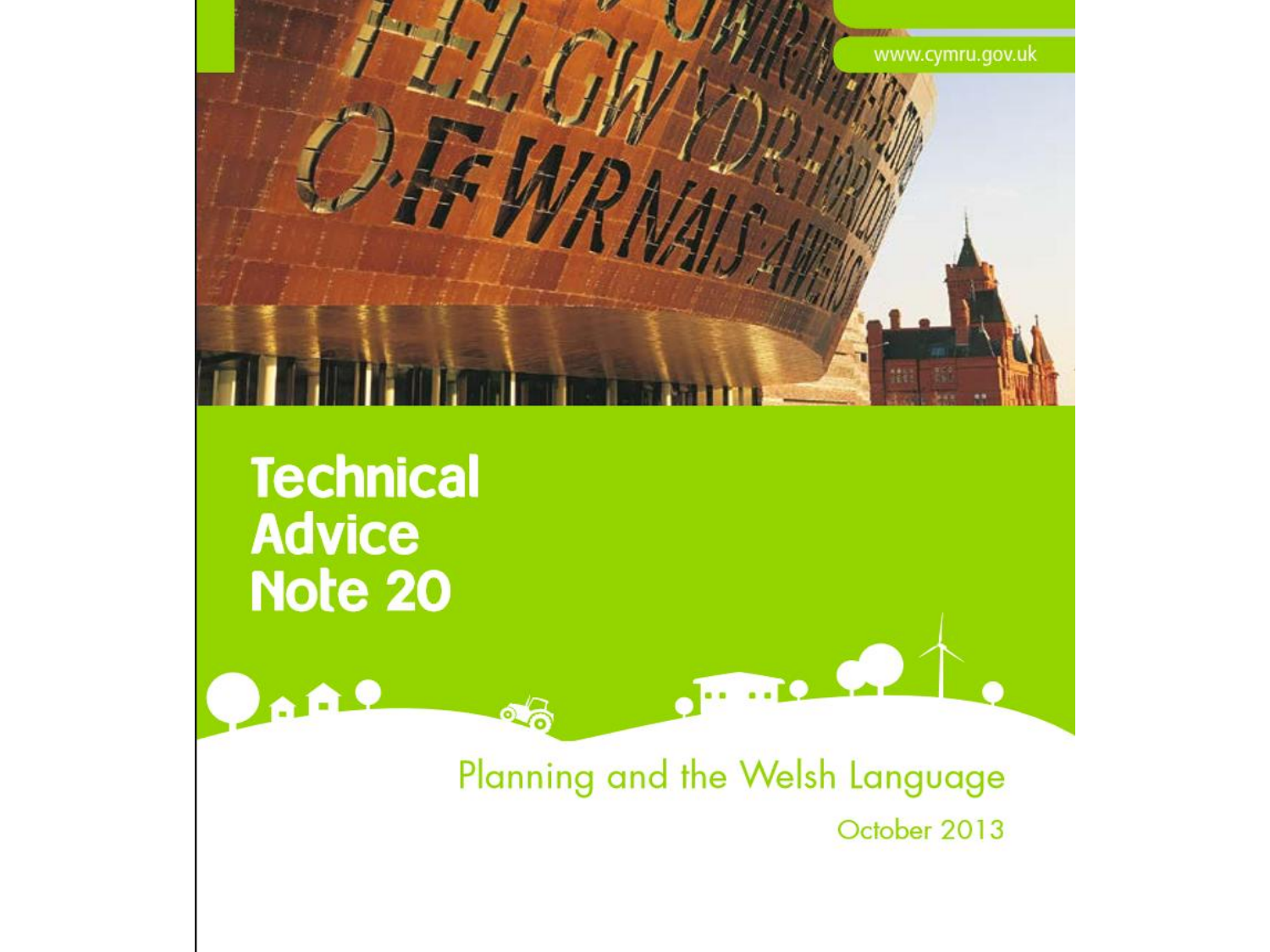- Sets out how LPAs should deal with the Welsh language when plan-making or deciding applications
- Section 62(6) of PCPA 2004 requires LPAs to carry out appraisal into sustainability (**"SA"**) of LDP
- Purpose of SA report = assess economic, environmental *& social* effects of LDP policies
- Where LPA's 'Single integrated plan' identifies protection and/or enhancement of Welsh as priority for area, this should be reflected in SA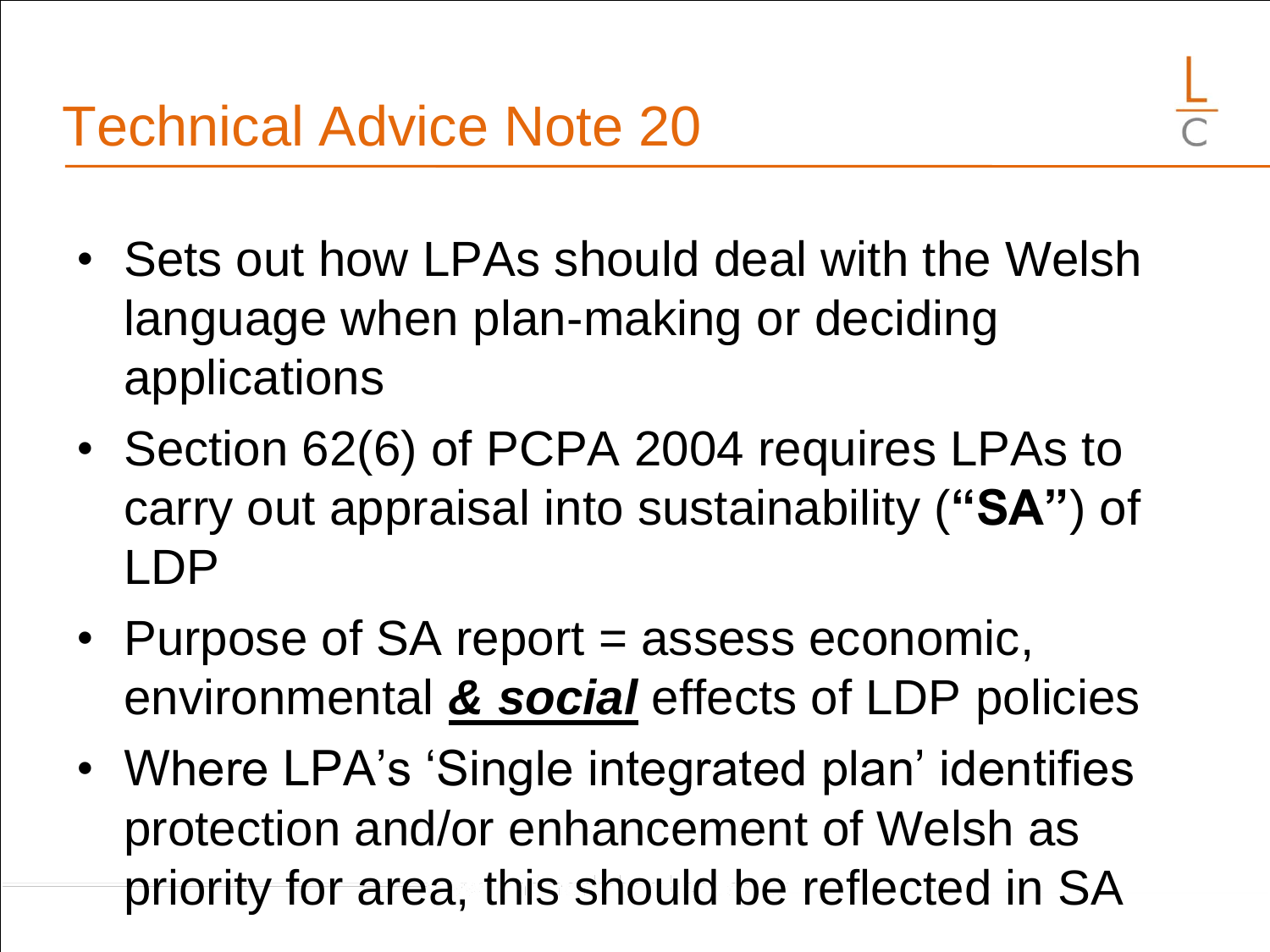- If evidence shows detrimental impact on Welsh "*given the single integrated plan priority*, mitigation measures should be identified in the LPD or the strategy should be amended"
- If Welsh not a priority in single plan, LDP should refer to evidence (or lack thereof) for not containing policies related to Welsh
- Provision of "Welsh language infrastructure" may be included on a CIL charging schedule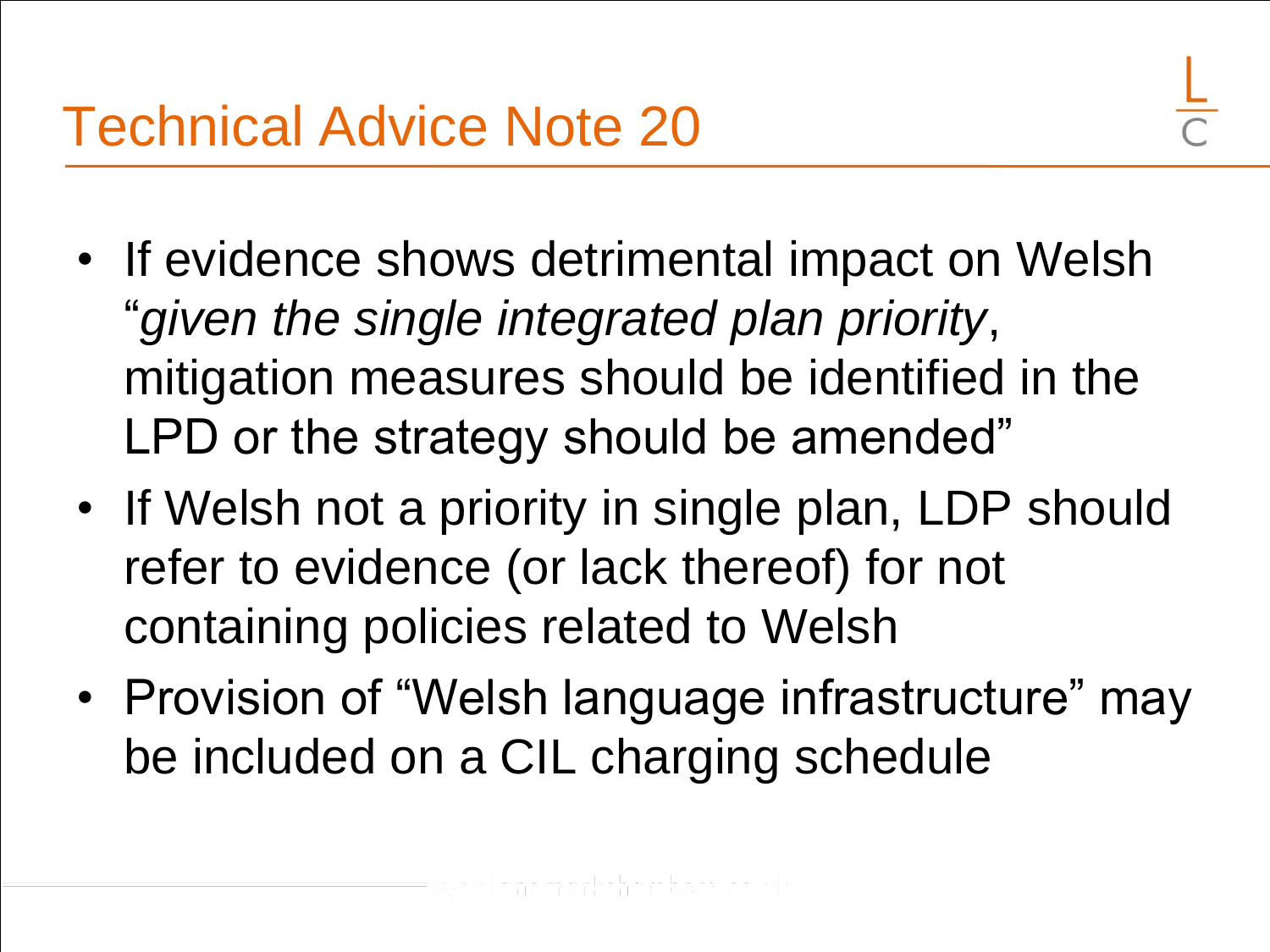- Section on decision-making out-of-date since 2015 Act obtained Royal Assent.
- Caution: para. 4.1.2:
	- *"4.1.2 In determining individual planning applications and appeals where the needs and interests of the Welsh language may be a material consideration decisions must, as with all other planning applications, be based on planning grounds only and be reasonable. Adopted development plan policies are planning grounds, including those which have taken the needs and interests of the Welsh language into account. Planning applications should not be subject to Welsh language impact assessment, as this would duplicate LDP site selection processes where LDP objectives indicated the need for such an assessment."*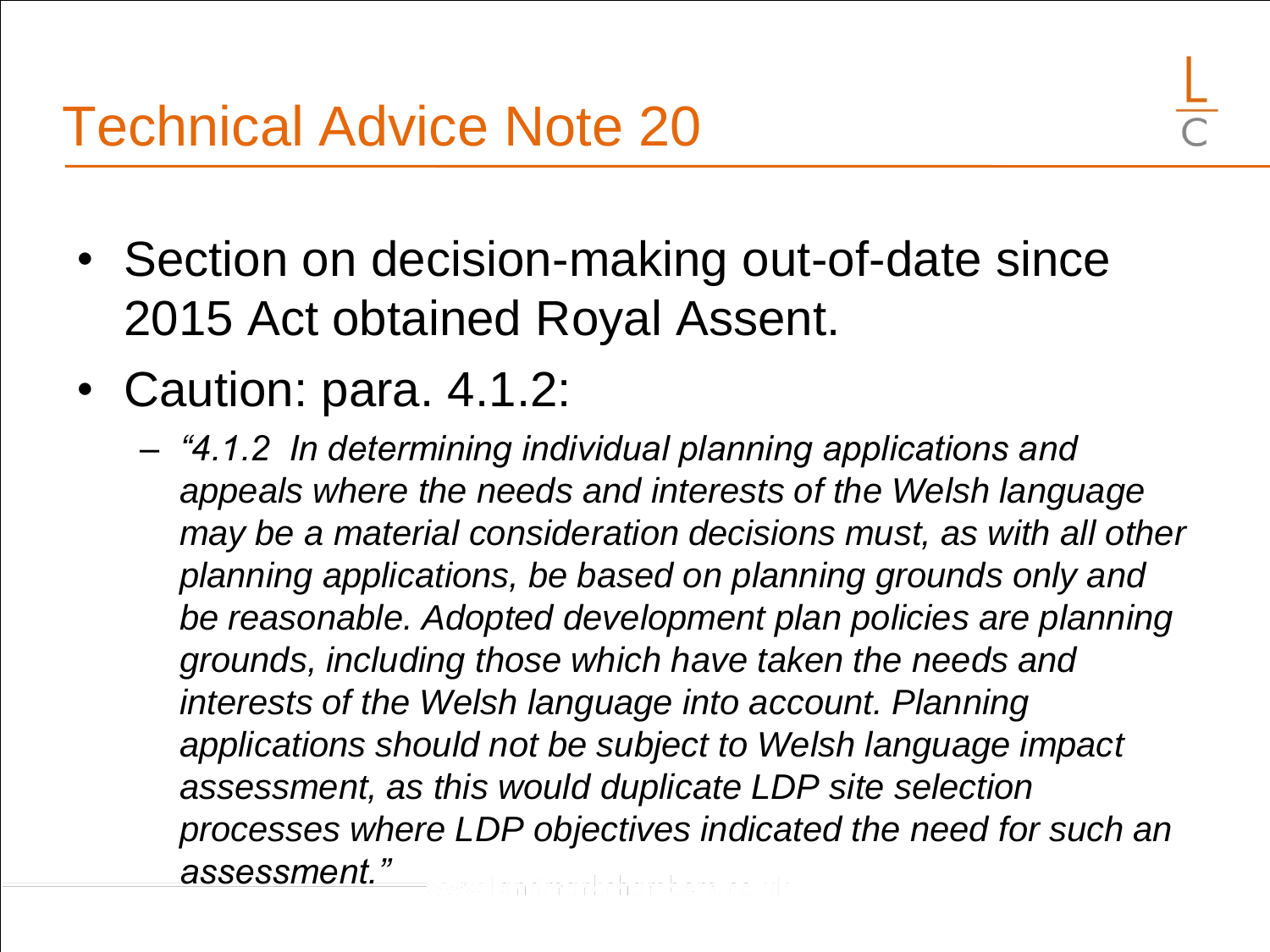- Published June 2014; already out-of-date
- Welsh language a matter for plan-making
- Suggests 5-stage process when considering Welsh language as part of LDP process:
	- Establish baseline (drawing on Single Integrated Plan)
	- Analyse the data set objectives for Welsh language
	- Assess LDP against SA objectives for Welsh (if any)
	- Identify any mitigation measures required
	- Monitoring LDP and keeping evidence up to date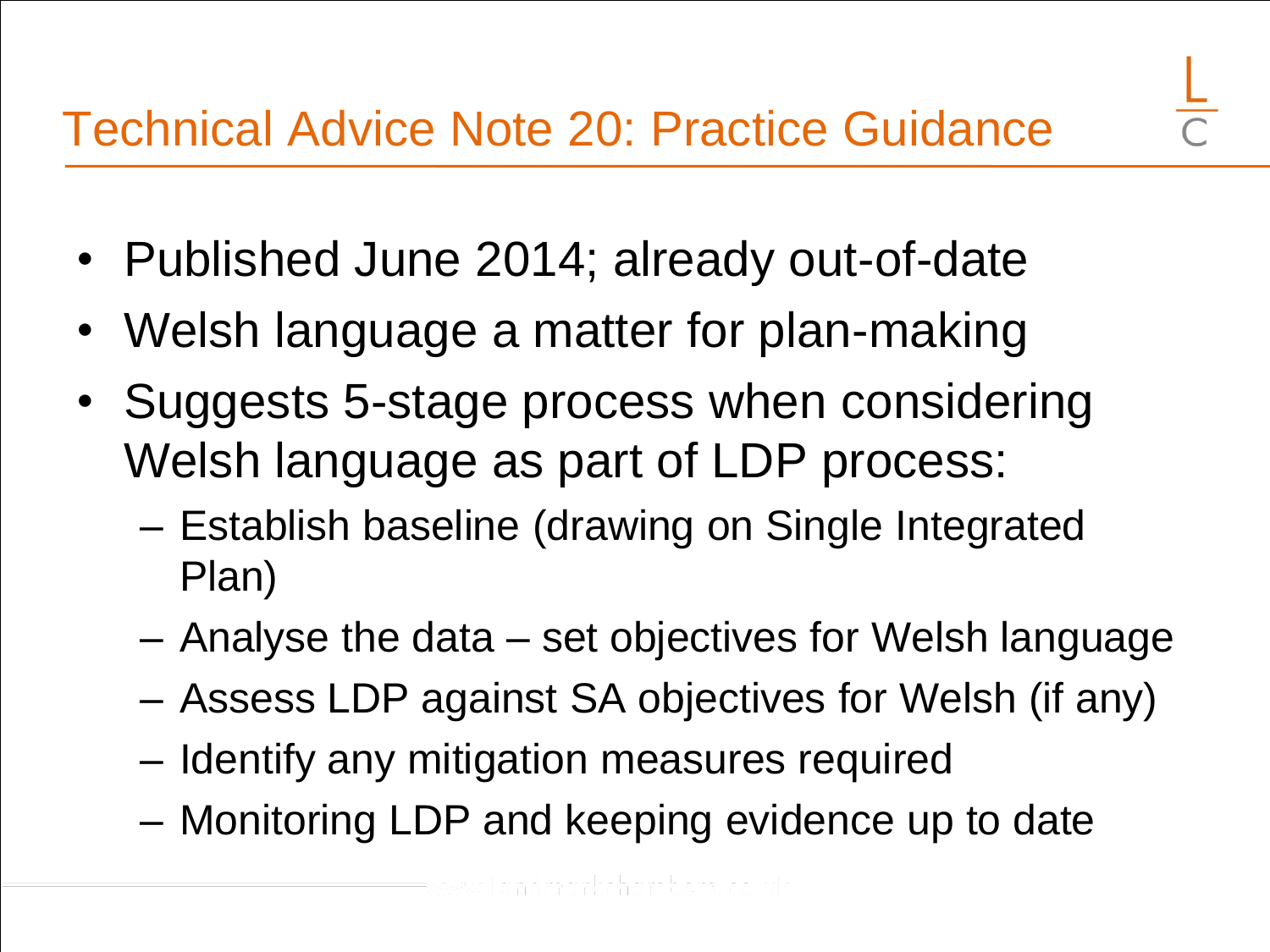- *'Planning and the Welsh Language'* (SPG, Ynys Môn/Anglesey)
- *'Planning and the Welsh Language'* (SPG, Gwynedd)
- *'Welsh Language and Culture'* (SPG, Conwy)
- *'Community and the Welsh Language'*  (SPG, Ceredigion)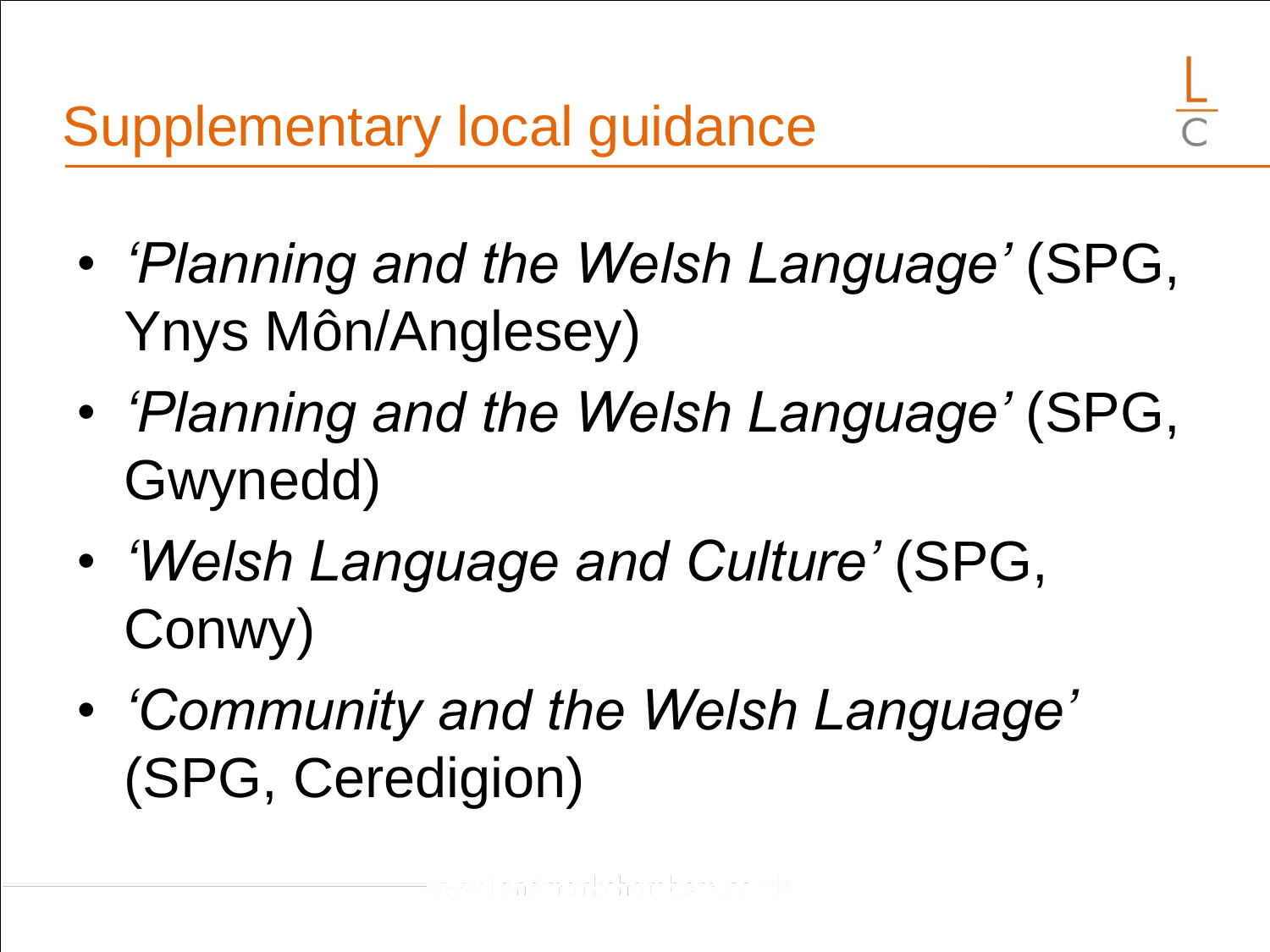- *'Planning and the Welsh Language: The Way Ahead'* (Dec 2005)
- Completed by consortium of:
	- LPAs
	- Welsh Language Board (as it then was)
	- Home Builders Federation
	- Welsh Government
- Does not state planning policy view of *any* of these views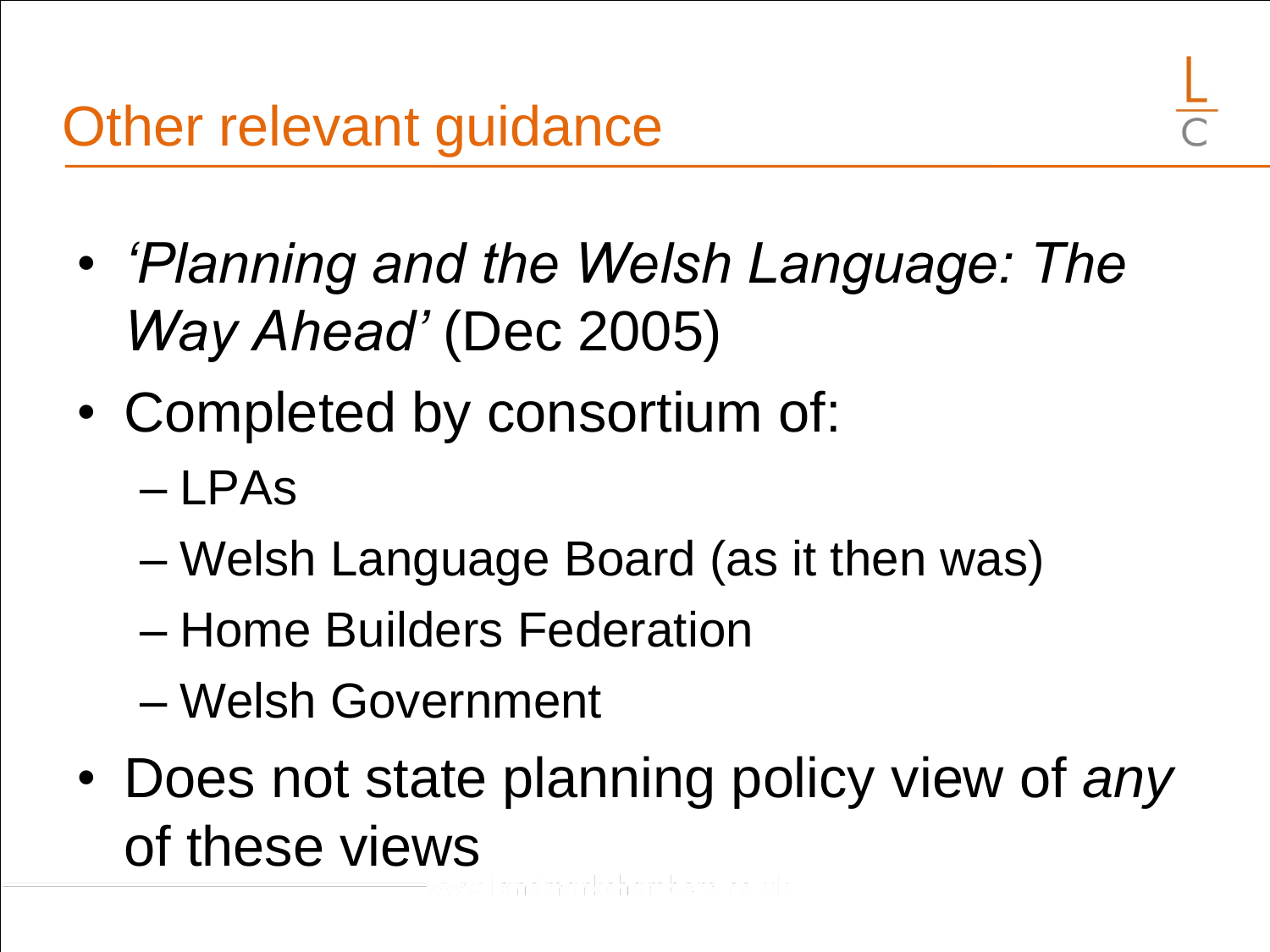- Seeks to provide best practice guidance, including methodology for undertaking LIAs, *including for decision-taking* where policy requires demonstrable harm to be shown (see Appendix C)
- Produced because of "difficulty" applying relevant PPW policy and TAN 20
- Appx C methodology largely followed in LIA for Wylfa Newydd Project, subject to some changes agreed with WLB given scale of project
- Extent of LIA required matter of judgment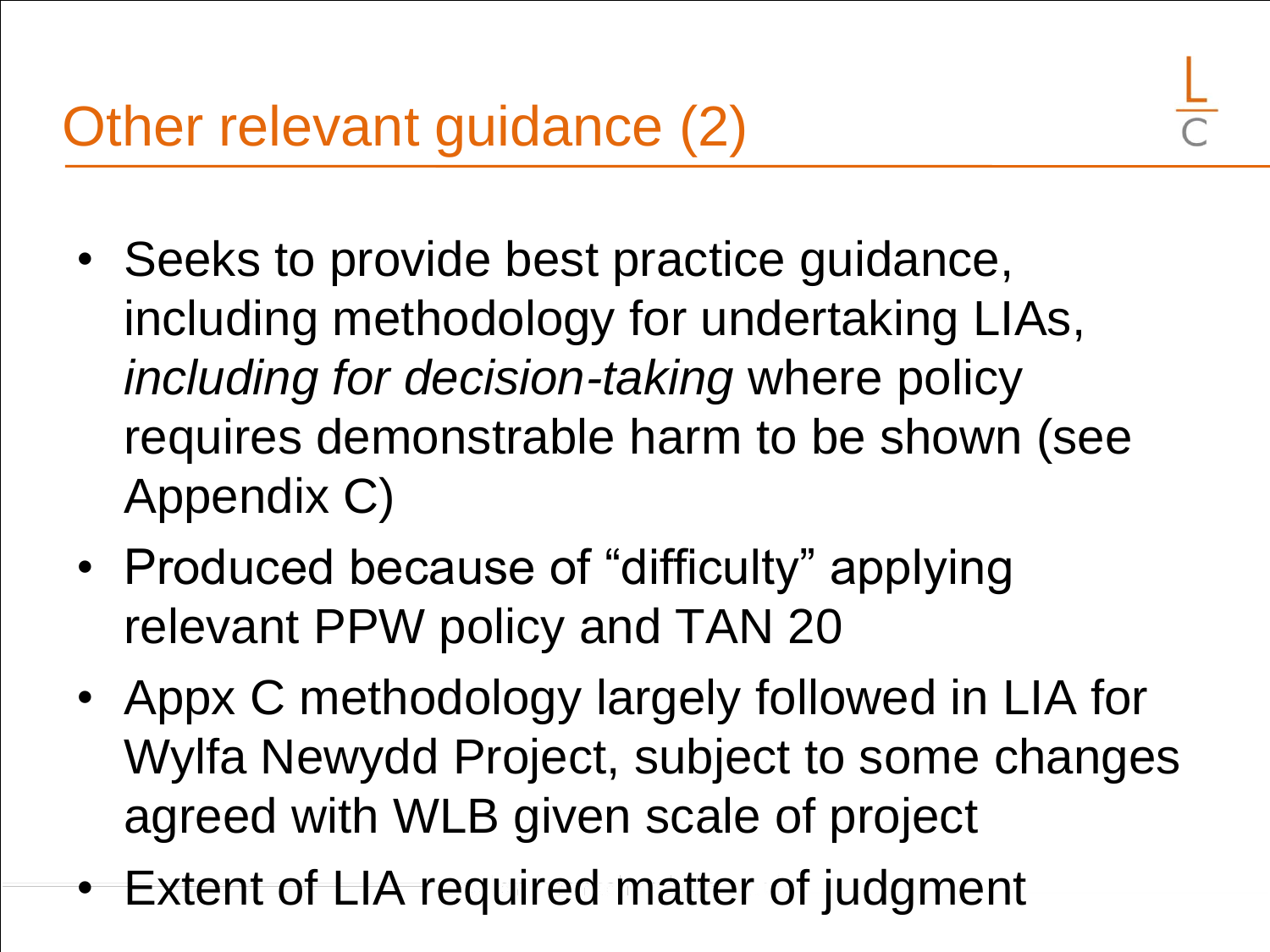- Well-established that impact on Welsh
- language material consideration for planmaking
- 2015 Act confirms that material consideration for decision-making also
- Symbolic rather than substantive?
- Of most significance for plans that are silent or out-of-date re Welsh language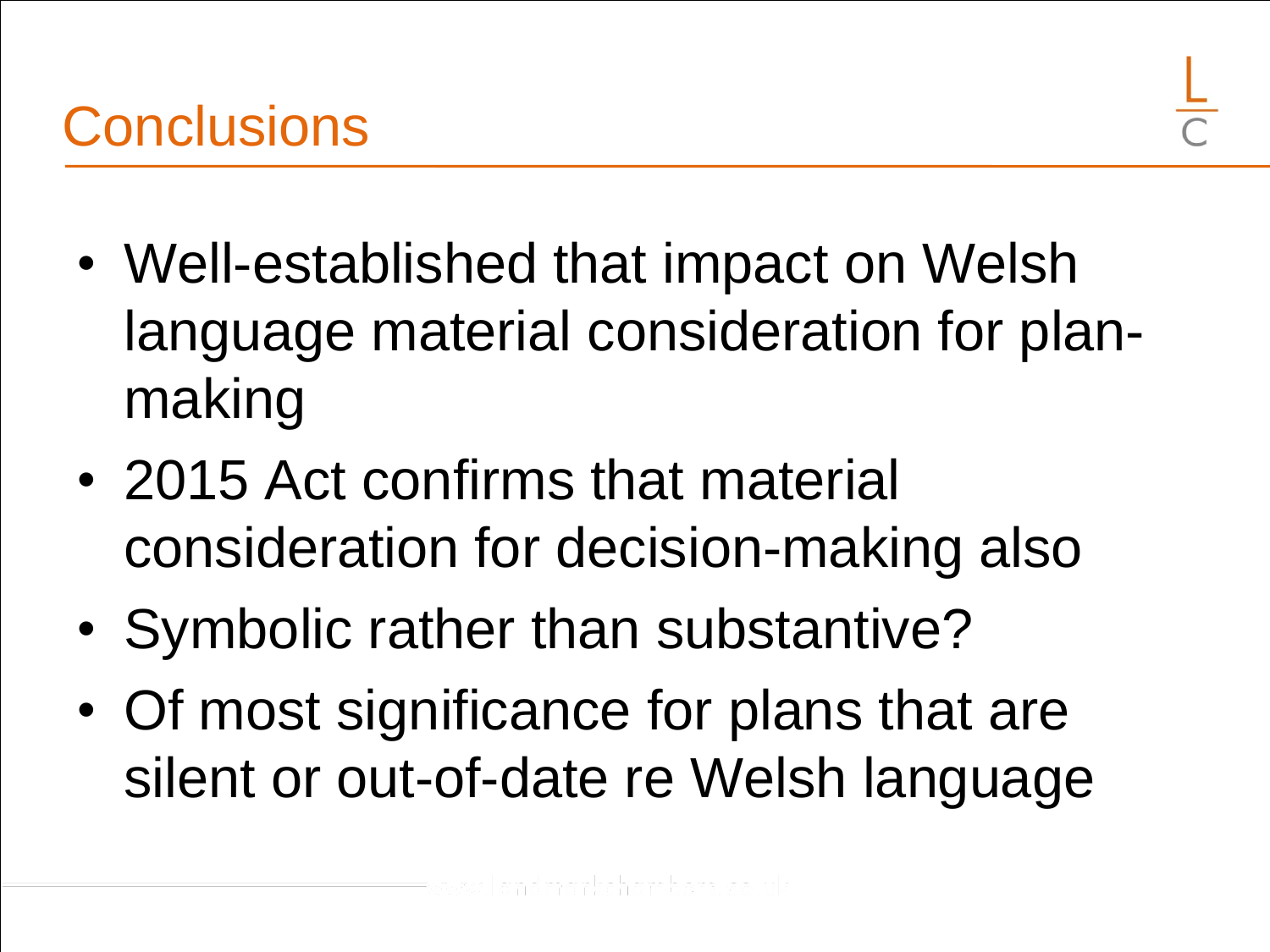# Conclusions (2)



- Statutory Welsh LIA process rejected
- Environmental v social sustainability
- Neighbourhood planning in England led to rebalancing
- Informal practice of LIA since *'The Way Ahead'* 2005 guidance
- Extent of LIA expected by LPAs depends on:
	- whether Welsh language policy in LDP;
	- complexity of project;
	- extent to which Welsh is spoken in LPA;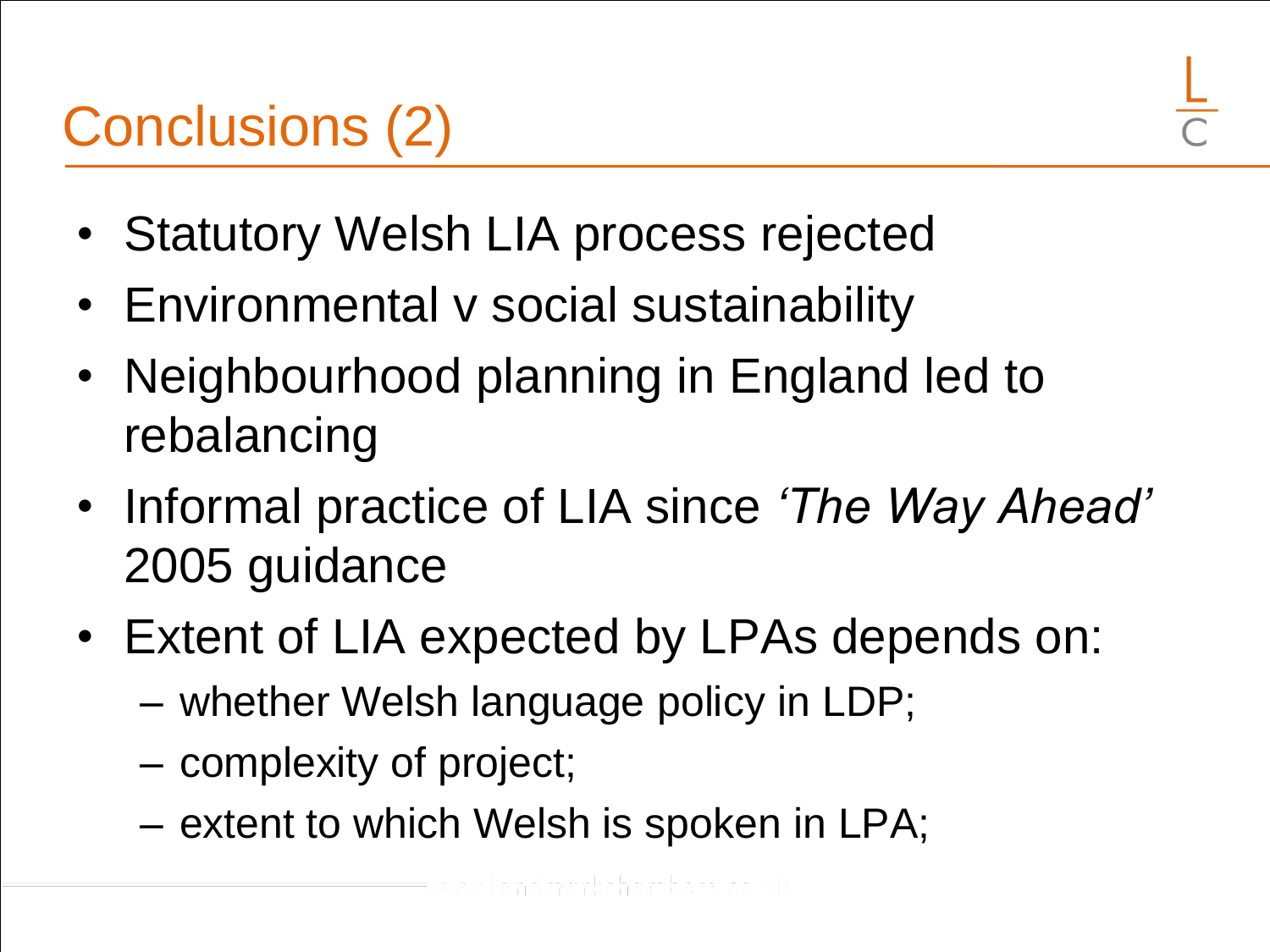# Conclusions (3)

- Degree of scrutiny by officers of LIAs, where requested, varies significantly
- Scant evidence that members scrutinize quality of LIAs outside Gwynedd and Ceredigion
- All of main policy and guidance (PPW, TAN 20, TAN 20 Practice Guidance) requires updating
- Sense: allow new law to be tested in applications & appeal decisions
- Extent of local discretion in tension with duty of Welsh Ministers under s. 78(1) of GOWA 2006 to adopt all-Wales strategy for Welsh language